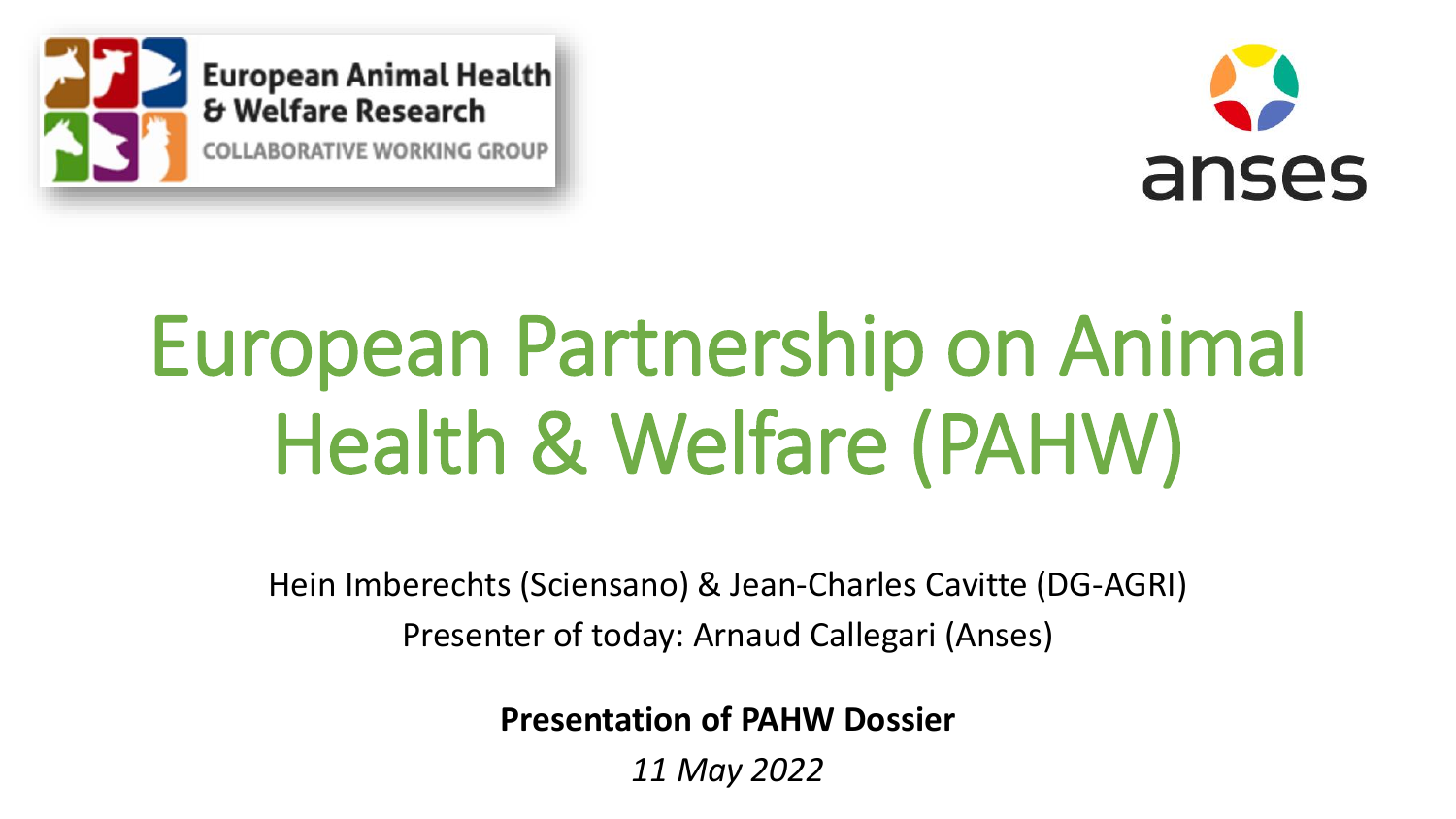# **CWG and SCAR**

- **Standing Committee of Agriculture Research** and Collaborative Working Group on Animal Health and Welfare
	- Link SCAR:<https://scar-europe.org/>
	- Link CWG AH&W:<https://www.scar-cwg-ahw.org/index.php/organisation/>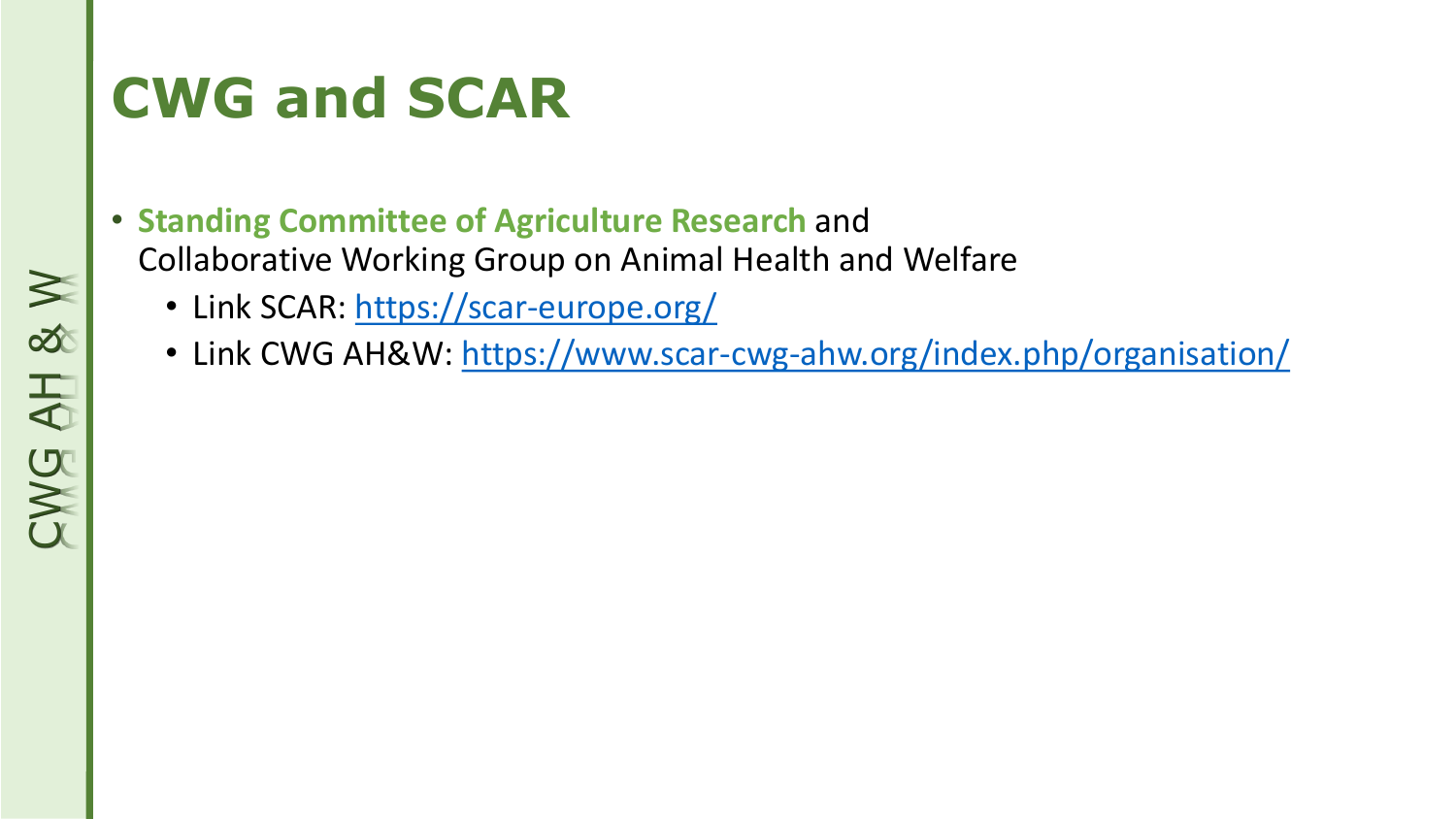# CWG AH & W

### Introduction to partnerships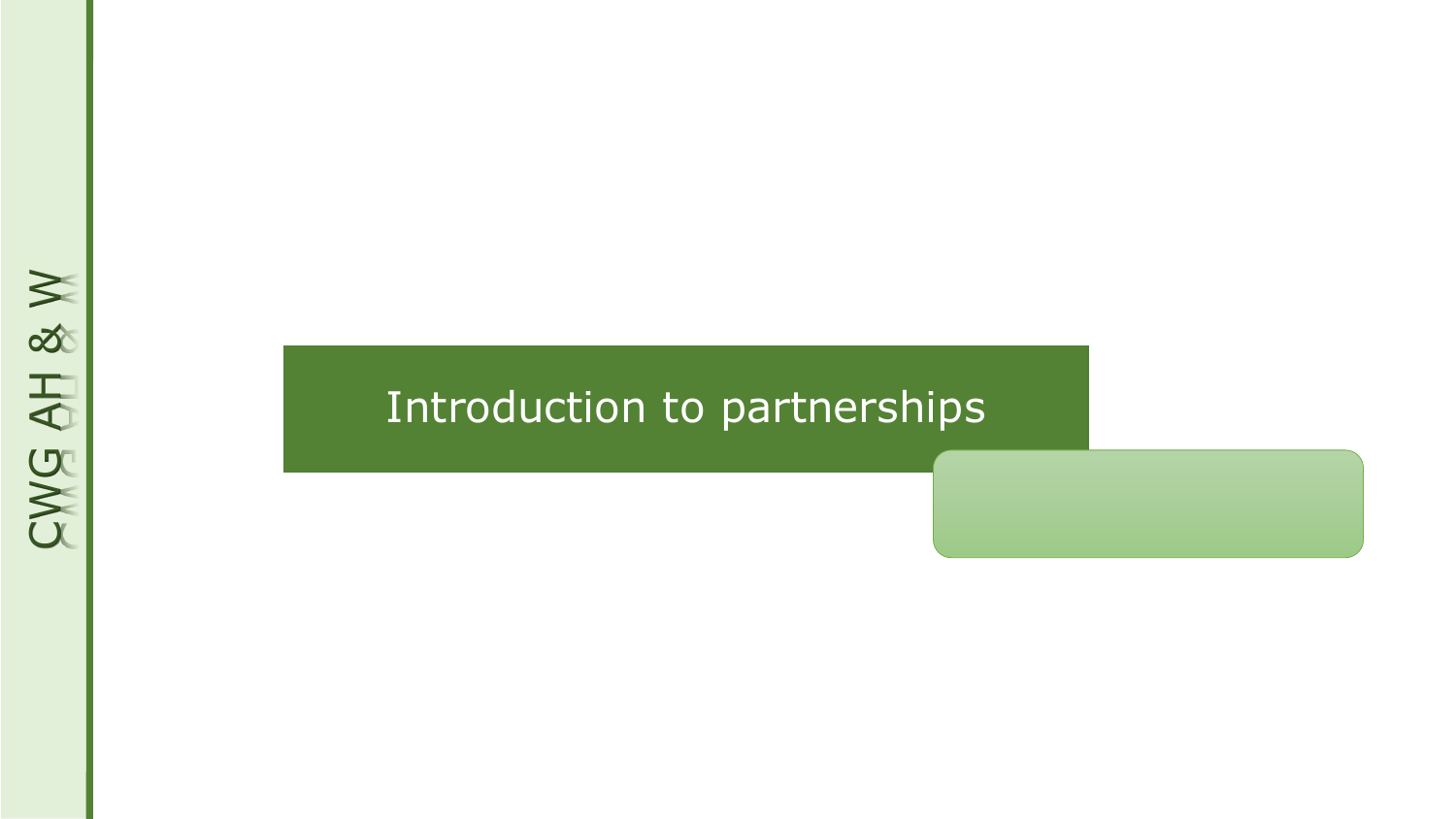# **PAHW: WHY a Partnership?**



- **No single Member State** has the capacity on its own to address the challenges faced (developing new vaccines and diagnostic tools, understanding epidemiology of diseases etc.)
- **Duplication** of work among countries
- **Insufficient AH industry interest or investments** in certain domains
- **Increased need for data management**, not least for broad surveillance
- Development and 'validation' of products, require a **continuum in the R&I chain from low to high TRLs** …

*An ambitious partnership approach around shared priorities, rather than scattered topics in Horizon Europe work programmes*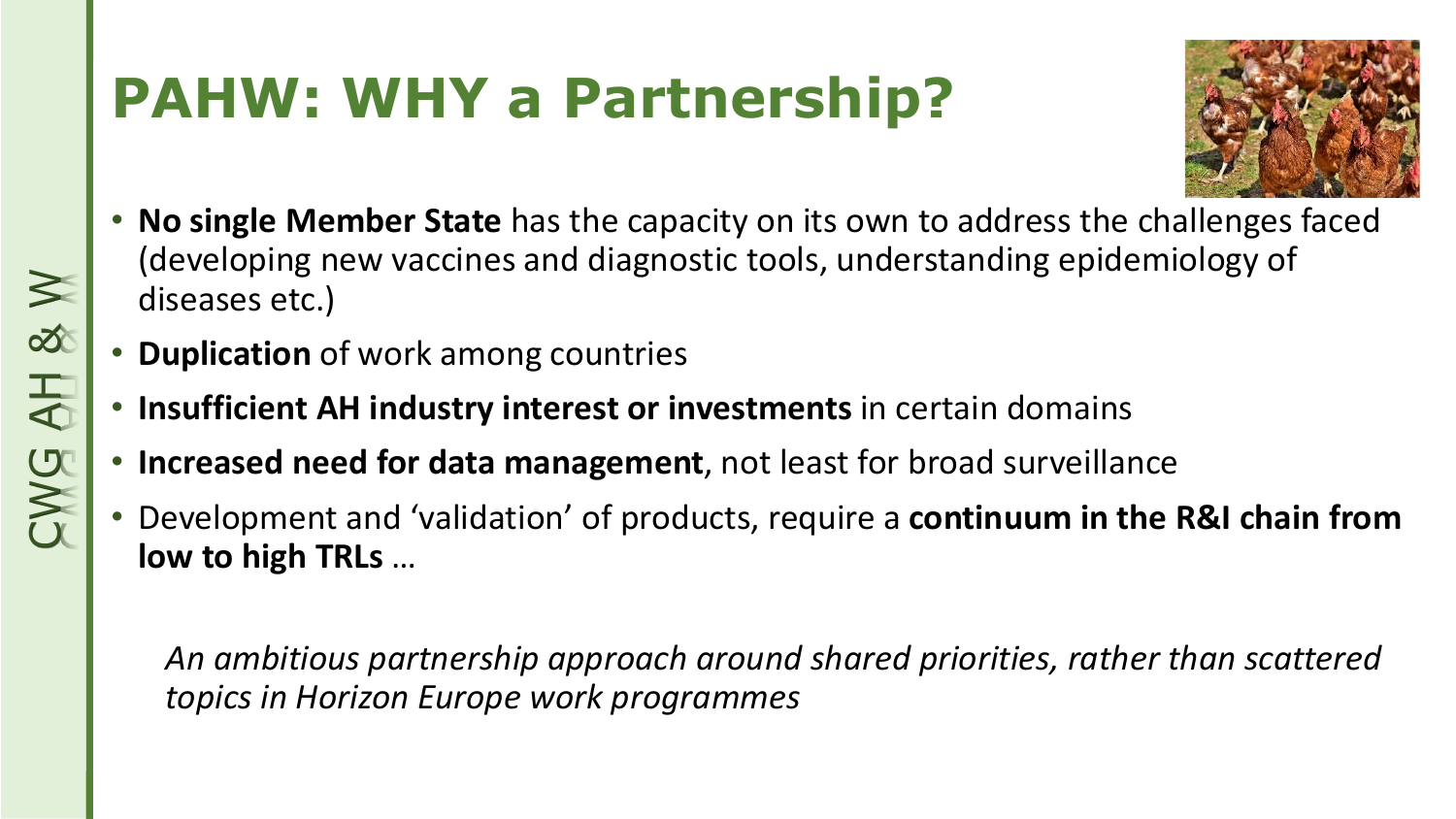# **PAHW: building on existing initiatives**

- **History of successful** (but relatively modest) **EU public-public research partnerships** 
	- ERA-NETs: FP7 EMIDA (AH) , ANIHWA (AHW):€70mio in joint transnational calls
	- **H2020 ICRAD**: 1st call over €20mio
	- For AW: also SusAn and Core-Organic
- These were based on **SCAR CWG Animal Health and Welfare** (over 20 countries)
	- Also SCAR FISH
	- CWG AHW platform for co-designing PAHW
- **One Health European Joint Programme,** €90mio co-fund
- **International Research Consortium** (STAR-IDAZ IRC), opening new avenues for global cooperation.
- (ETP GAH and) **Discontools**









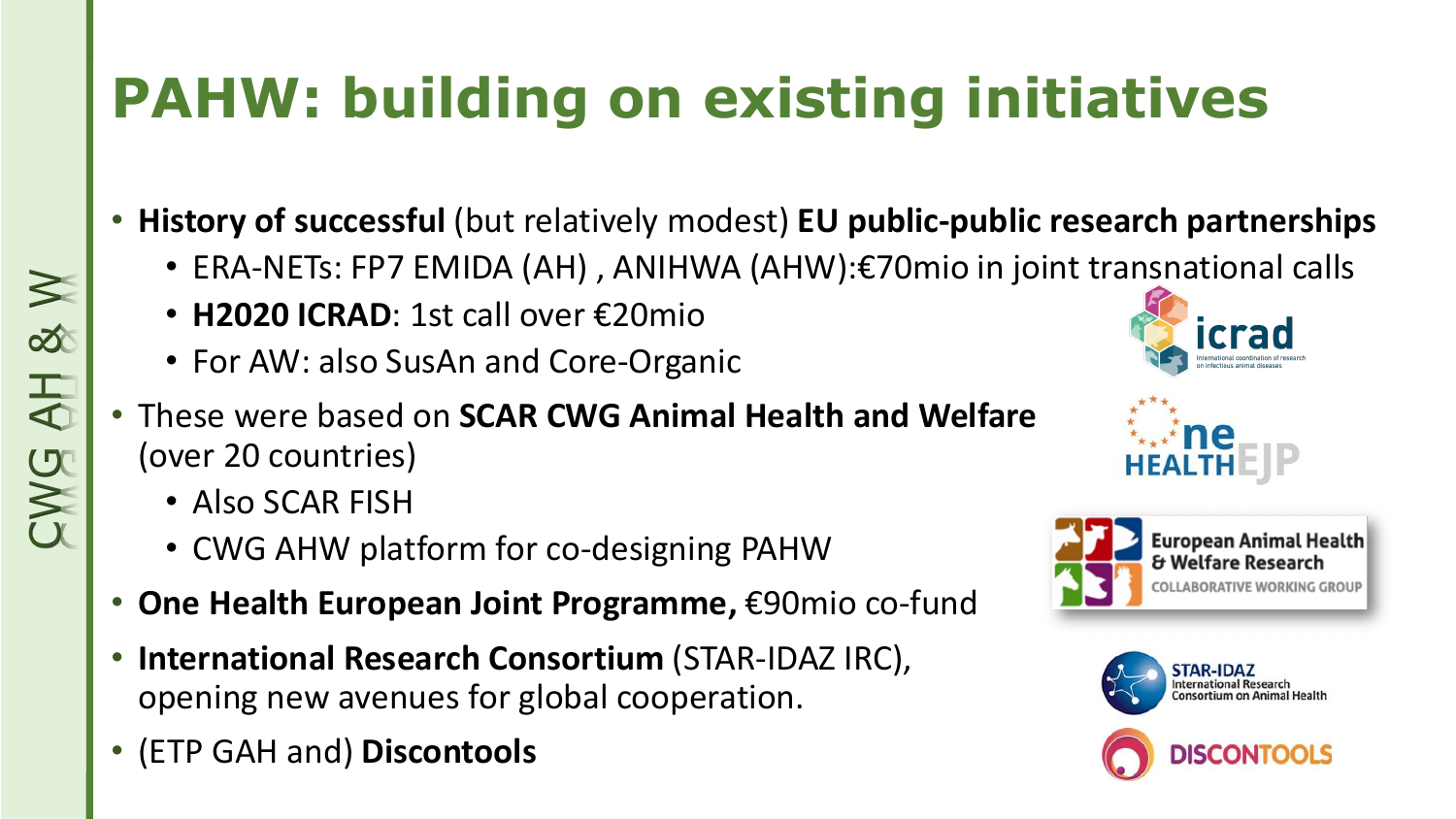### New approach to European Partnerships

### **Conditions for launching a partnership:**

- ➢ SRIA to demonstrate partners' common strategic vision
- ➢ Ex-ante long-term commitment from partners



New generation of objective-driven and more ambitious partnerships in support of agreed EU policy objectives

**Strategic orientation** 

**Key features**

- **Common set of criteria for the life-cycle (Horizon Europe regulation Article 10 and Annex III)**
- **Systematic approach**
- **Simple architecture and toolbox**

**o-program med** Based on contractual arrangement / MoU; implemented independently by the partners and by Horizon Europe

**Co-funded** Based on a joint programme agreed by partners (Grant Agreement); MS/ACs design a common programme to be implemented under their responsibility.

**Institutionalised** Partnerships based on Articles 185 /187 of TFEU and the EIT-Regulation supported by Horizon Europe. Implementation by a **Partnerships based**<br>
on Articles 185 /187<br>
of TFEU and the<br>
EIT-Regulation<br>
supported by<br>
Horizon Europe.<br>
Implementation by a<br>
dedicated structure.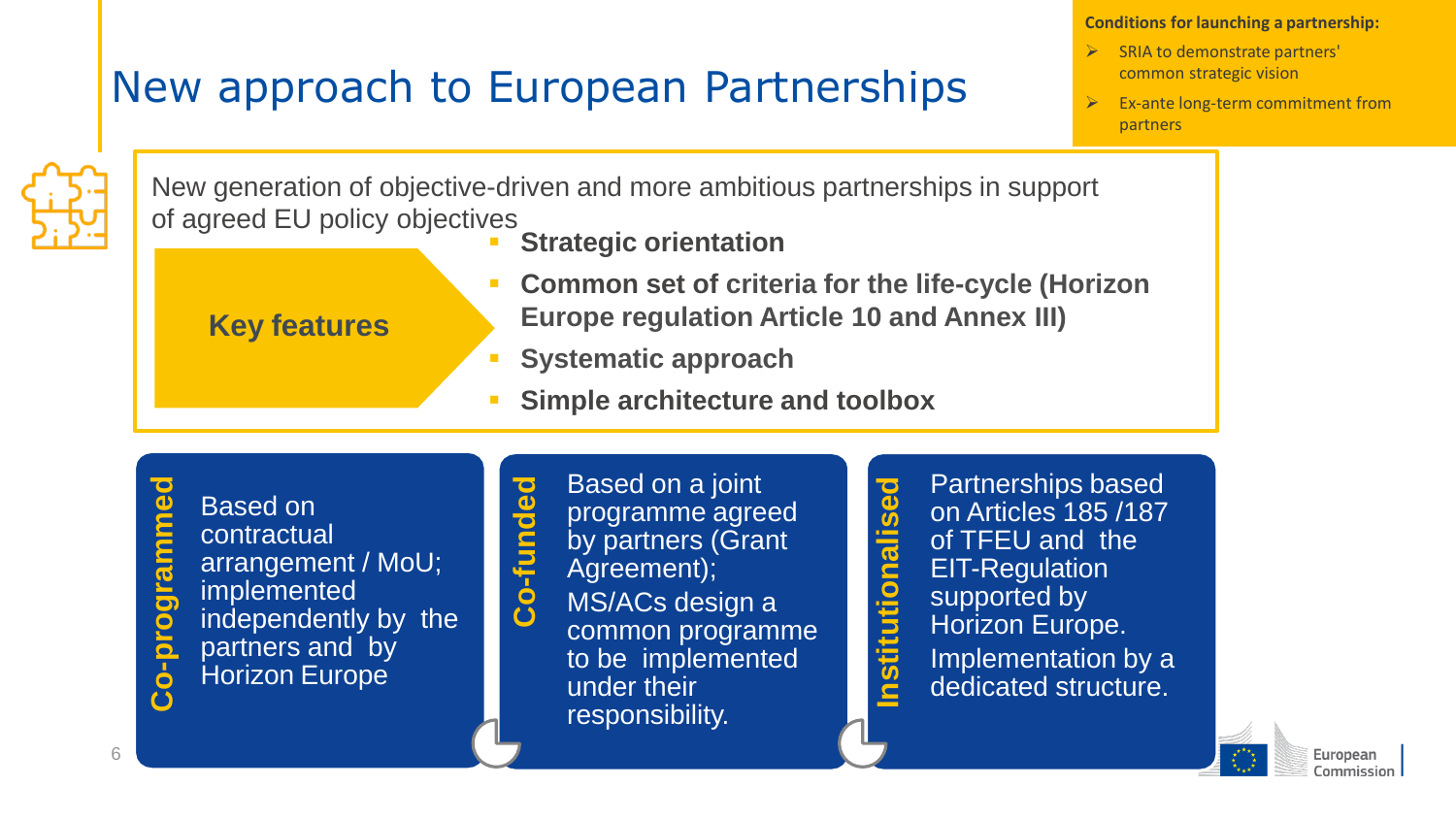### **Overview of 49 candidate European Partnerships**

### **PILLAR II** - Global challenges & European industrial competitiveness

**PILLAR III -** Innovative Europe

| <b>CLUSTER 1: Health</b>                                 | <b>CLUSTER 4: Digital, Industry</b><br>& Space | <b>CLUSTER 5: Climate, Energy</b><br>& Mobility   | <b>CLUSTER 6: Food,</b><br>Bioeconomy, Agriculture,        | <b>EIT</b>                      | <b>SUPPORT TO INNOVATION</b><br><b>ECOSYSTEMS</b> |
|----------------------------------------------------------|------------------------------------------------|---------------------------------------------------|------------------------------------------------------------|---------------------------------|---------------------------------------------------|
| Innovative Health Initiative                             | <b>Key Digital Technologies</b>                | Clean Hydrogen                                    | <b>Circular Bio-based Europe</b>                           | InnoEnergy                      | <b>Innovative SMEs</b>                            |
| <b>Global Health Partnership</b>                         | <b>Smart Networks &amp;</b><br><b>Services</b> | <b>Clean Aviation</b>                             | <b>Rescuing Biodiversity to</b><br>Safeguard Life on Earth | <b>Climate</b>                  |                                                   |
| <b>Transformation of health</b><br>systems               | <b>High Performance</b>                        | Single European Sky<br><b>ATM Research 3</b>      | <b>Climate Neutral,</b>                                    | <b>Digital</b>                  |                                                   |
| <b>Chemicals risk</b>                                    | Computing                                      | <b>Europe's Rail</b>                              | <b>Sustainable &amp; Productive</b><br><b>Blue Economy</b> | Food                            |                                                   |
| assessment                                               | European Metrology<br>(Art. 185)               | <b>Connected and Automated</b><br>Mobility (CCAM) | Water4All                                                  | <b>Health</b>                   |                                                   |
| <b>ERA</b> for Health                                    | Al-Data-Robotics                               |                                                   | Animal Health & Welfare*                                   | <b>Raw Materials</b>            |                                                   |
| Rare diseases*                                           | <b>Photonics</b>                               | <b>Batteries</b>                                  | <b>Accelerating Farming</b>                                | <b>Manufacturing</b>            |                                                   |
| <b>One-Health Anti Microbial</b><br>Resistance*          | Made in Europe                                 | Zero-emission<br>waterborne transport             | <b>Systems Transitions*</b>                                | <b>Urban Mobility</b>           |                                                   |
| <b>Personalised Medicine*</b>                            | Clean steel - low-carbon<br>steelmaking        | Zero-emission road                                | Agriculture of Data*                                       | <b>Cultural and Creative</b>    |                                                   |
| Pandemic Preparedness*<br>Co-funded or co-<br>programmed | Processes4Planet                               | transport                                         | Safe & Sustainable Food<br>System <sup>*</sup>             | <b>Industries</b>               |                                                   |
|                                                          |                                                | <b>Built4People</b>                               |                                                            | <b>CROSS-PILLARS II AND III</b> |                                                   |
|                                                          | Global competitive space<br>systems**          | <b>Clean Energy Transition</b>                    |                                                            | European Open Science Cloud     |                                                   |
| Institutionalised Partnerships (Art 185/7)               |                                                | <b>Driving Urban Transitions</b>                  |                                                            |                                 |                                                   |

Institutionalised partnerships / EIT

Co-Programmed

Co-Funded

*\* Calls with opening dates in 2023-24*

*\*\* Calls with opening dates not before 2022*

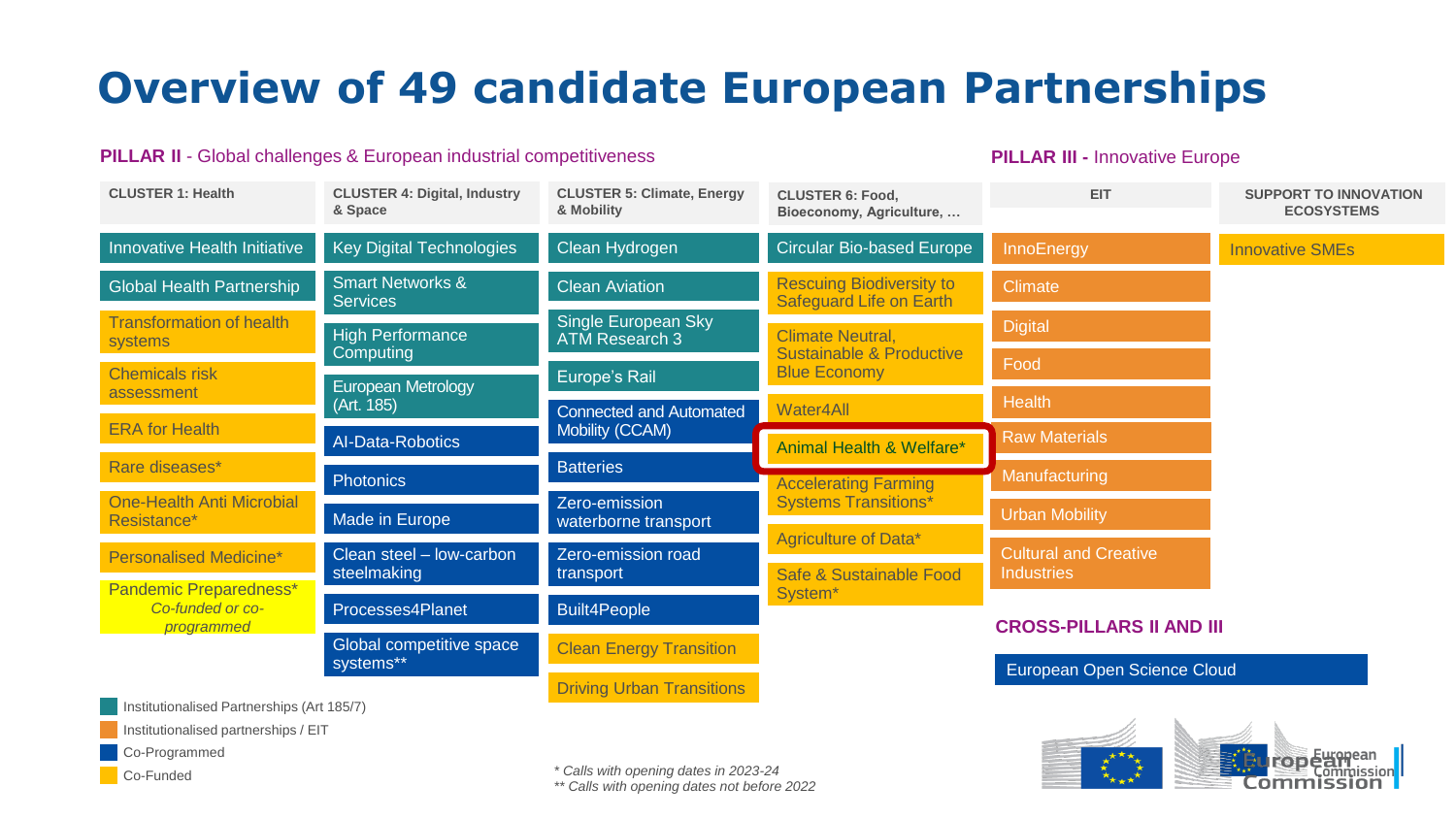### **Co-funded European Partnership**

- **Member States design a common programme** to be implemented under their responsibility. It pools national funding/resources with co-funding from the Union.
- Legal form: **Grant Agreement** (for a "programme co-fund action") signed between a **consortium** of beneficiaries and the Commission (Executive agency for the implementation)
- EU co-funding rate *to the partnership\**: 30% of eligible costs (in justified cases up to  $50\%***$
- **Calls for proposals are organised by the partnership** (published on EU Tenders Portal)
- **EXA** Beneficiaries in selected projects are **funded at national level** (on the basis of rules agreed by partners).
- Important to **define ex-ante**:
	- ➢ **Types of partners needed** to form the partnership (consortium);
	- ➢ Stakeholders that provide strong input to **priority setting role of ministries**
	- ➢ Stakeholders and target groups addressed/ involved by the activities implemented

*\*: it is up to the consortium to agree internally on how the EU co-funds is best used/distributed within the consortium \*\*: depends on centre of gravity between internal activities and activities performed through external calls*

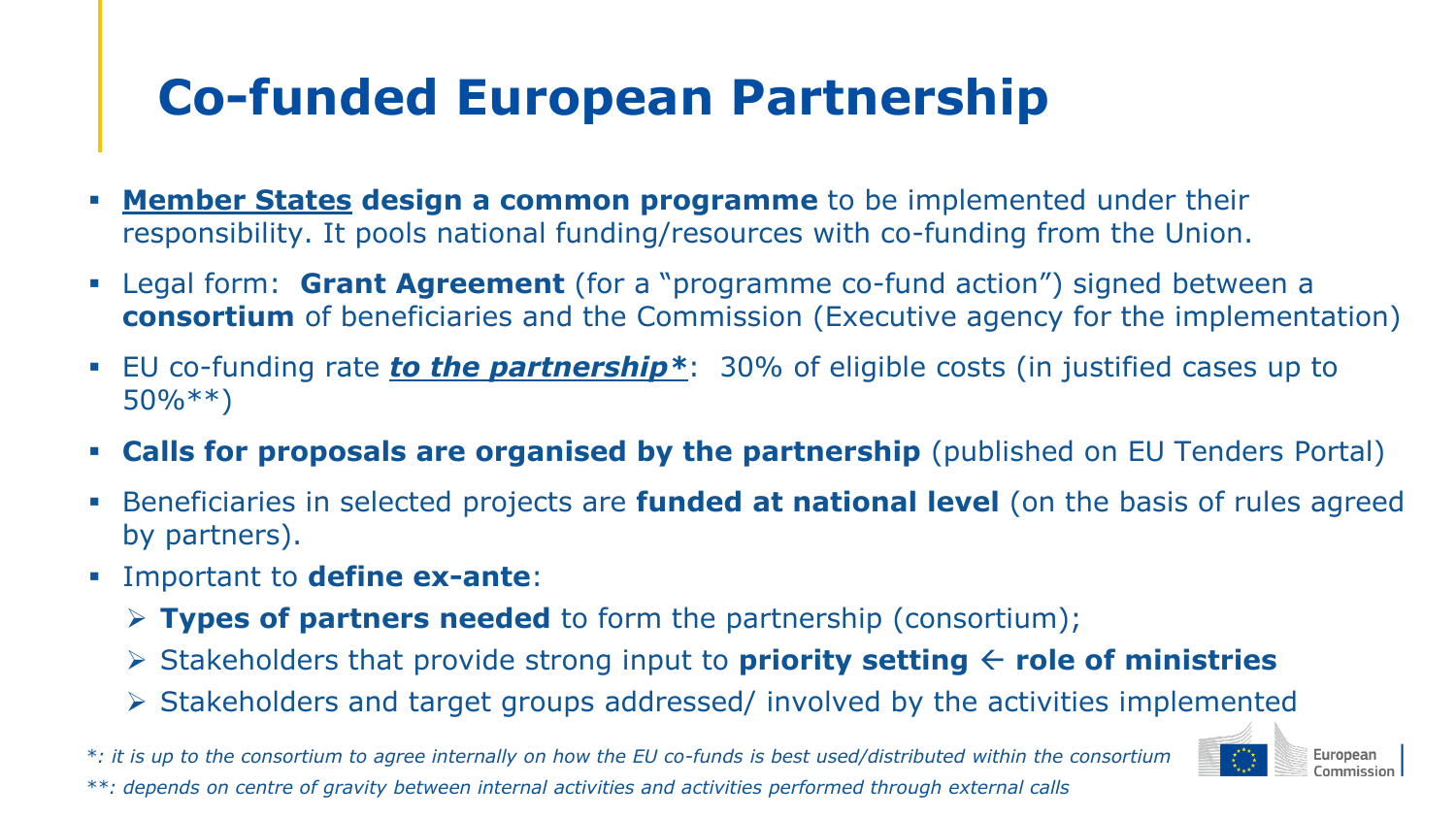### Cash contributions

- The partnership will **need cash contributions from Member States** (in addition to the EU contribution)
- To be **used for paying the grants to the research performers** following the partnership's calls for proposals
- Paying these grants is called **"Providing financial support to third parties"**

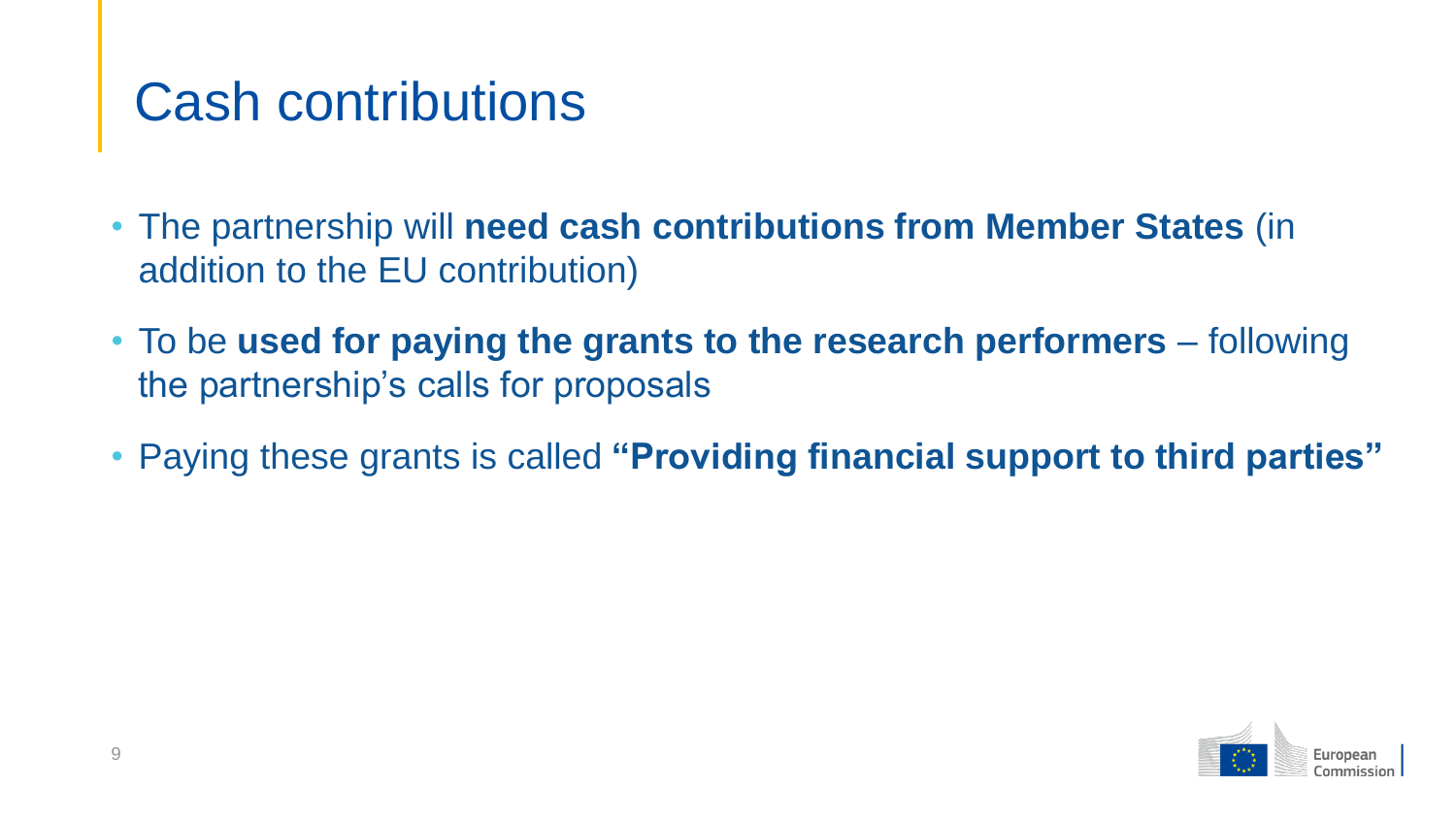### In-Kind Contributions

- Any direct expenditure of a partner in the consortium (**other than providing financial support to third parties**) for activities of the partnership are, in principle, in-kind contributions
- The **coordination and management** of a partnership could be an example of such an activity
- If the **partners perform R&D themselves**, the man-hours are an in-kind contribution
- **Institutional funding of research performing** or **governmental organisations**, if they are implementing R&I activities in the partnership, can also qualify as in-kind contribution

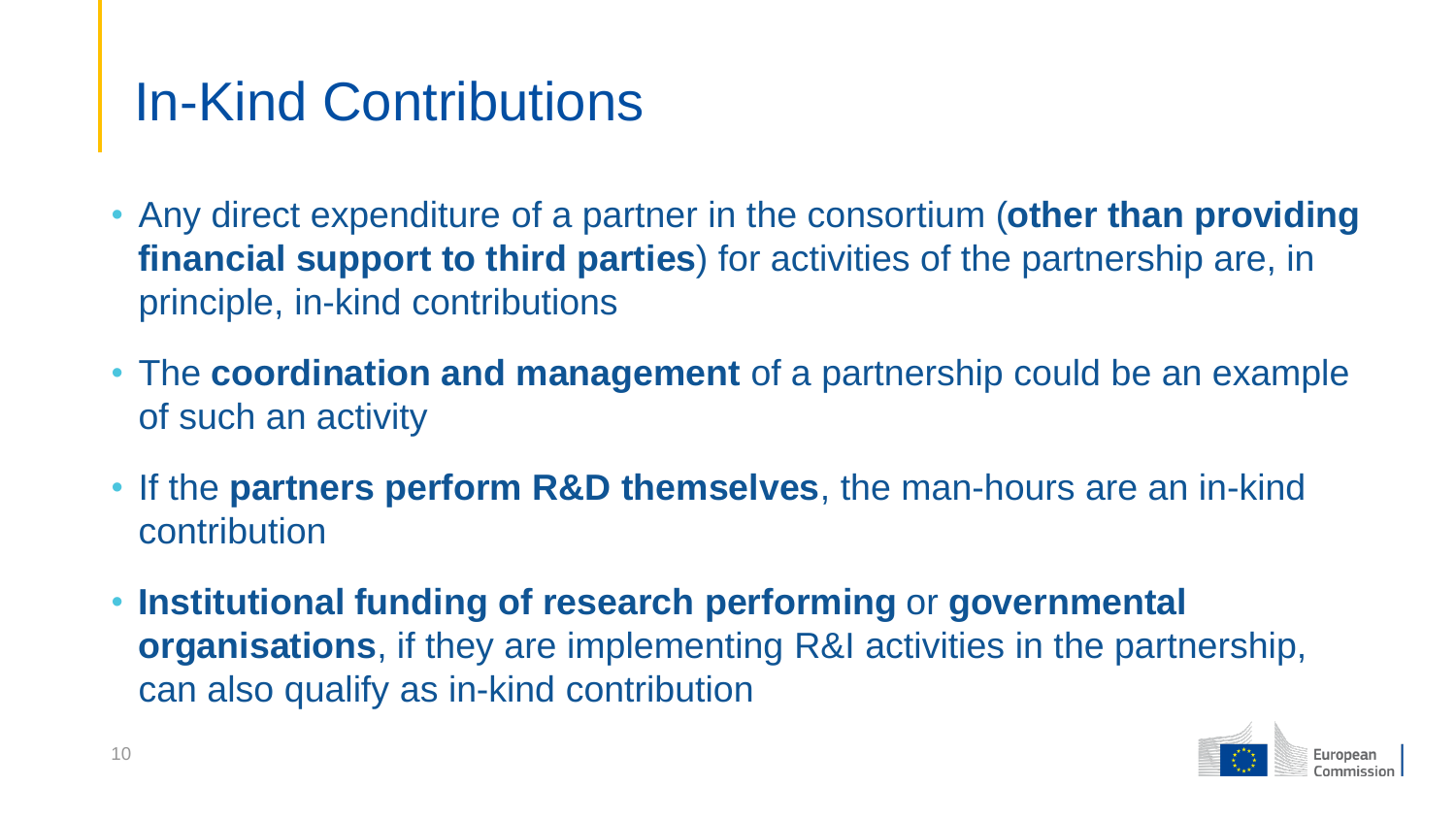# CWG AH & W

### The EUP AH&W content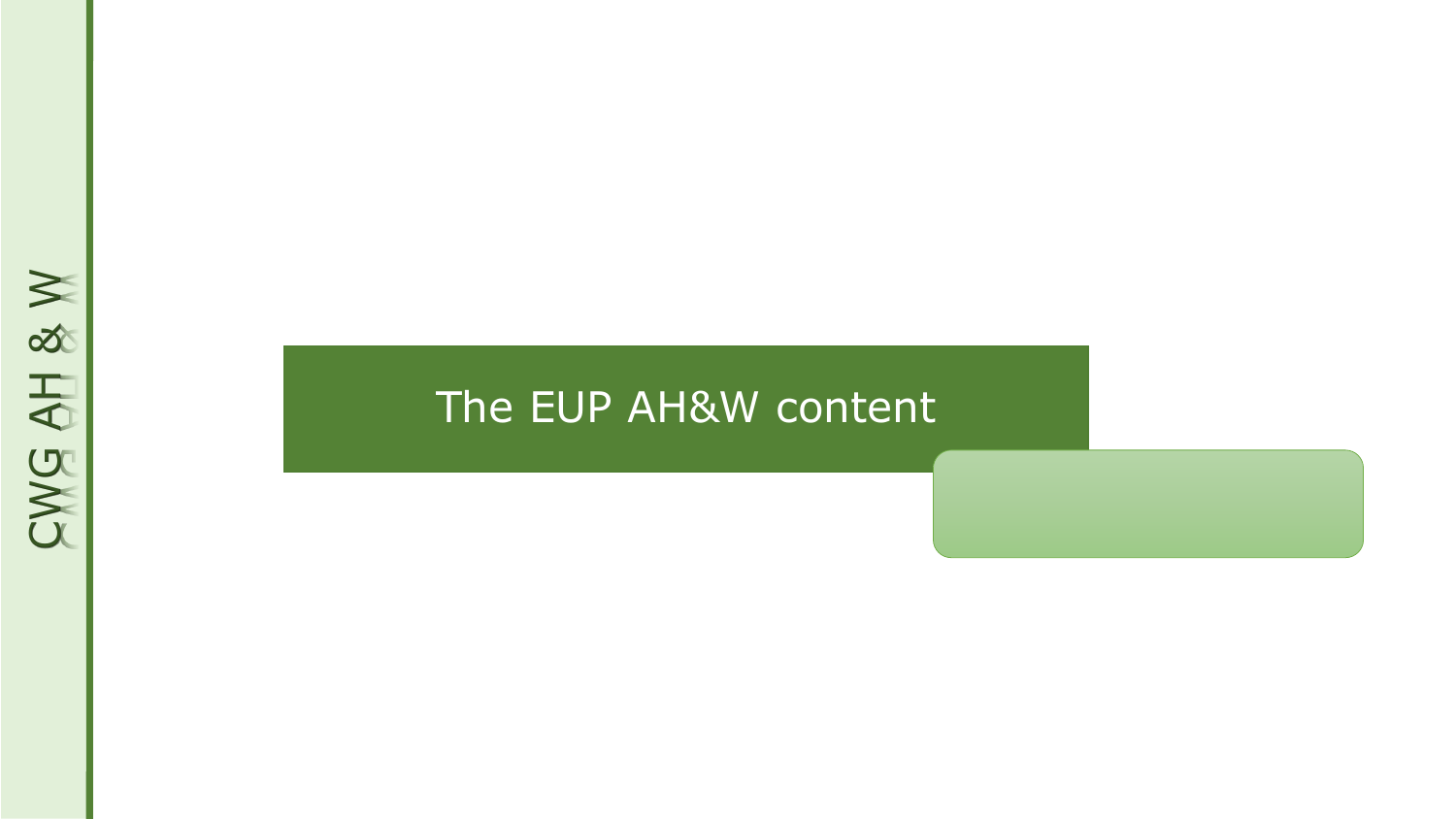# **Co-Funded EUP AH&W: the content**

### • **Scope**

- Animal infectious diseases, including consequences for public health; animal welfare
- Livestock (terrestrial and aquatic animals); wildlife and companion animals where relevant

### • **Aim**

CWG AH & W

- Reinforce preparedness against upcoming and emerging threats for both animals and humans
- Promote and strengthen animal welfare
- Generate innovative methodologies and products
- Support evidenced based policy making
- Strengthen ERA and leverage resources in animal health and welfare
- **Impact**
	- Socio-economic and environment impact of animal infectious diseases reduced
	- Animal welfare improved
	- Economic viability of farms protected
	- Safe food and benefit for public health









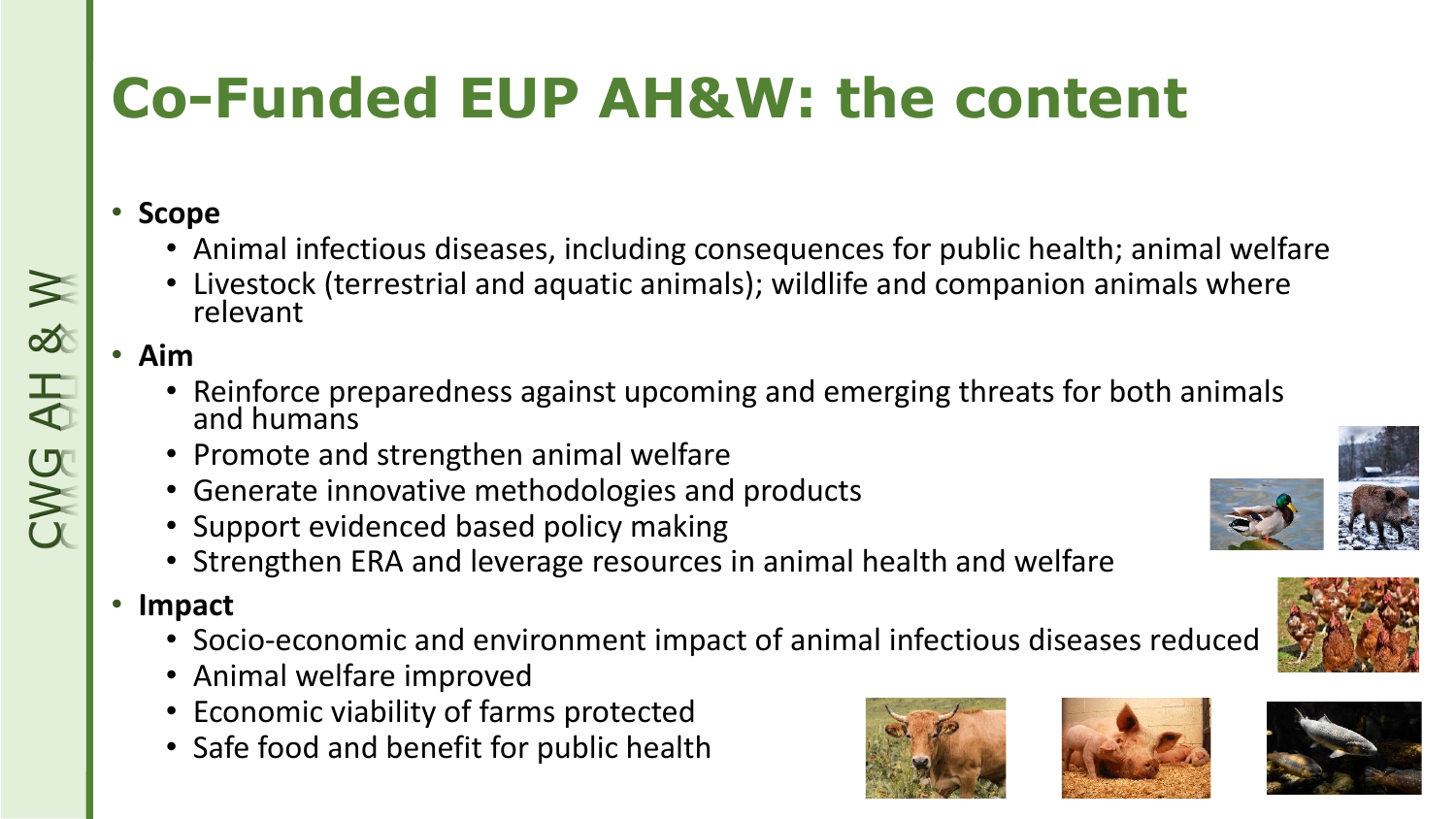## **Vision of the Partnership**

The vision of the PAHW is to provide society with reassurance on the **control of infectious animal diseases** with appropriate means, where **antimicrobials are prudently used**, where **animal welfare** is respected and improved, thus contributing to **sustainable livestock farming** and the protection of **public health** and the **environment**.

This vision and ambition will be achieved through strengthened cooperation between **public** research and innovation entities, and the association of relevant partners, **including the animal health industry**.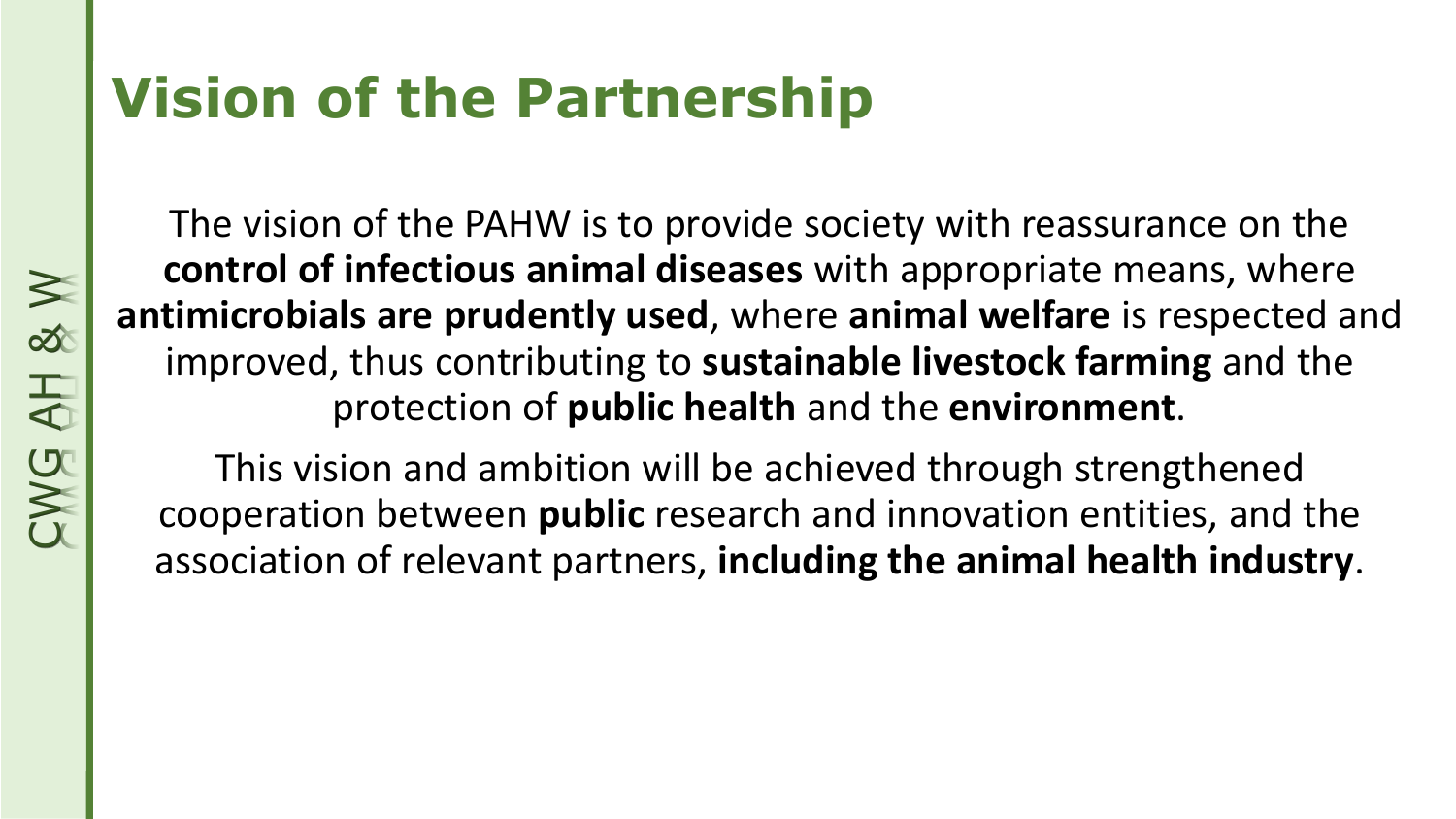| RIVERS<br>$\overline{\bigcap}$                                                                                  | Societal:<br>Vulnerable sector with a<br>societal recognition to be<br>improved                                                                                                                                                                                                                                                                                 |                                                                                | Technological:<br>New technologies and<br>innovation<br>opportunities, but need<br>to overcome-practical<br>locks | Environmental:<br>Negative impact of<br>climate change, chemical<br>contaminants incl.<br>antimicrobials to be<br>considered                                                                                                                                                                                                                                                                                                                                                                                                                                                                            |                                                                                                         | Economic:<br>Return on investment to<br>be enhanced to<br>stimulate funding                   |                                                                                     | Political: Animal health,<br>welfare and food<br>regulations at EU level,<br><b>Tripartite Action Plan</b><br>AMR, Green Deal, new<br>CAP, etc. enforce rigid<br>restrictions                                                                                                                                                                                           |                                                                              |                                                                                                     |  |
|-----------------------------------------------------------------------------------------------------------------|-----------------------------------------------------------------------------------------------------------------------------------------------------------------------------------------------------------------------------------------------------------------------------------------------------------------------------------------------------------------|--------------------------------------------------------------------------------|-------------------------------------------------------------------------------------------------------------------|---------------------------------------------------------------------------------------------------------------------------------------------------------------------------------------------------------------------------------------------------------------------------------------------------------------------------------------------------------------------------------------------------------------------------------------------------------------------------------------------------------------------------------------------------------------------------------------------------------|---------------------------------------------------------------------------------------------------------|-----------------------------------------------------------------------------------------------|-------------------------------------------------------------------------------------|-------------------------------------------------------------------------------------------------------------------------------------------------------------------------------------------------------------------------------------------------------------------------------------------------------------------------------------------------------------------------|------------------------------------------------------------------------------|-----------------------------------------------------------------------------------------------------|--|
| 乙<br>Uリ<br>$\overline{a}$<br>$\bigcirc$                                                                         | To better control animal infectious diseases and<br>reinforce the preparedness of all actors                                                                                                                                                                                                                                                                    |                                                                                |                                                                                                                   |                                                                                                                                                                                                                                                                                                                                                                                                                                                                                                                                                                                                         |                                                                                                         |                                                                                               | To place animal welfare at the<br>foreground of animal production                   |                                                                                                                                                                                                                                                                                                                                                                         |                                                                              |                                                                                                     |  |
| $\breve{\overline{\mathbf{L}}}$<br>$\overline{\textbf{0}}$<br>$\overline{B}$<br>ロ<br>$\overline{O}$<br><u>၉</u> | To facilitate the cooperation<br>between all relevant actors<br>on animal health and welfare                                                                                                                                                                                                                                                                    |                                                                                |                                                                                                                   | To boost research and<br>increase evidence-base to<br>develop products and tools<br>for AH&W                                                                                                                                                                                                                                                                                                                                                                                                                                                                                                            |                                                                                                         | To enhance cross-sector<br>collaboration in a<br><b>One Health-One Welfare</b><br>perspective |                                                                                     |                                                                                                                                                                                                                                                                                                                                                                         | To strengthen the<br>dissemination and uptake of<br>outputs                  |                                                                                                     |  |
| E<br><b>CTIV</b><br>ERAT<br><b>BJE</b><br>a<br>O<br>$\overline{O}$                                              | Surveillance<br>systems for<br>animal<br>health and<br>welfare                                                                                                                                                                                                                                                                                                  | Diagnostic<br>procedures<br>and tools for<br>monitoring<br>of animal<br>health | <b>Procedures</b><br>and tools for<br>monitoring<br>of animal<br>welfare                                          | <b>Adapt risk</b><br>assessment<br>and alert<br>communi-<br>cation to<br>new needs                                                                                                                                                                                                                                                                                                                                                                                                                                                                                                                      | <b>Guidelines</b><br>and<br>preventive<br>tools to fight<br>animal<br>infectious<br>diseases on<br>farm | <b>Guidelines</b><br>and<br>prototype<br>solutions to<br>advance<br>animal<br>welfare         | Interven-<br>tions and<br>treatments<br>against<br>animal<br>infectious<br>diseases | Vaccines,<br>adjuvants<br>and<br>immuno-<br>modulators                                                                                                                                                                                                                                                                                                                  | Access to<br>veterinary<br>vaccines,<br>interven-<br>tions and<br>treatments | Integrated<br>approach on<br>animal<br>health and<br>welfare, incl<br>socio-<br>economic<br>aspects |  |
| <b>MPACT</b>                                                                                                    | Scientific:<br>• Increased coordination of all actors in animal health<br>and welfare, public health and the environment<br>Support investments in research and innovation,<br>infrastructures, education and training, and services in<br>animal health and welfare<br>State-of-art science to improve animal health and<br>welfare, and protect public health |                                                                                |                                                                                                                   | Societal:<br>• Contribute to food security and reinforce the capacity of the livestock<br>sector to meet the objectives of related political priorities<br>• Improved protection of public health by capacity to reduce zoonoses and<br>reduce inappropriate use of traditional antimicrobials<br>• Improved preparedness of all actors and stakeholders and provision of<br>means for farmers and other actors to manage their activities in a way to<br>prevent and control AIDs<br>Improved societal perception of animal production by better addressing<br>animal welfare across the entire chain. |                                                                                                         |                                                                                               |                                                                                     | <b>Economical / Technological</b><br>• Contribute to a more healthy, sustainable and<br>resilient livestock sector<br>Create a more dynamic animal healthcare industry<br>Protect economic viability of livestock farming<br>systems<br>Uptake by all actors of tools and methods to prevent<br>and control animal infectious diseases and strengthen<br>animal welfare |                                                                              |                                                                                                     |  |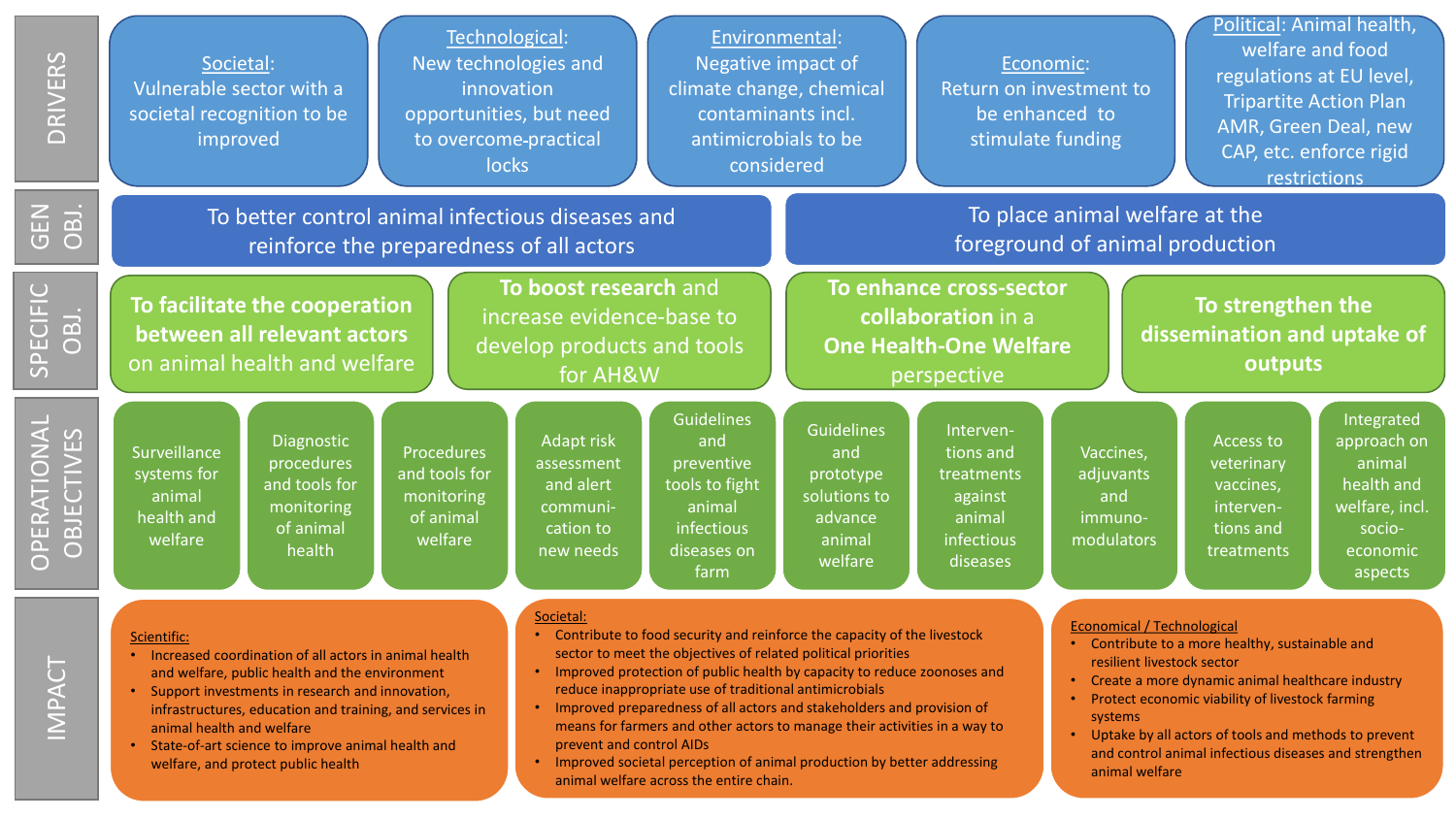

Direct-indirect; pen-site DIVA, dead/alive Multi-target Sampling

- *OO1. To design and harmonize surveillance systems for animal health and welfare*
- *OO2. To develop diagnostic procedures, methodologies and tools to support the monitoring of animal health*

Positive welfare Slaughter technologies Welfare at slaughter Psychological indicators Precision farming AW & transport

Methodologies Wildlife & human interventions Genomic surveillance Spread AMR Emergency networks AW surveillance

- *OO3. To develop procedures, methodologies and tools to support of any methodologies and tools to supp animal welfare*
- *OO4. To adapt risk assessment and alert communication to the new needs in animal health and welfare*

*See PAHW Dossier on EU website: [link](https://ec.europa.eu/info/research-and-innovation/funding/funding-opportunities/funding-programmes-and-open-calls/horizon-europe/european-partnerships-horizon-europe/candidates-food-security_en)*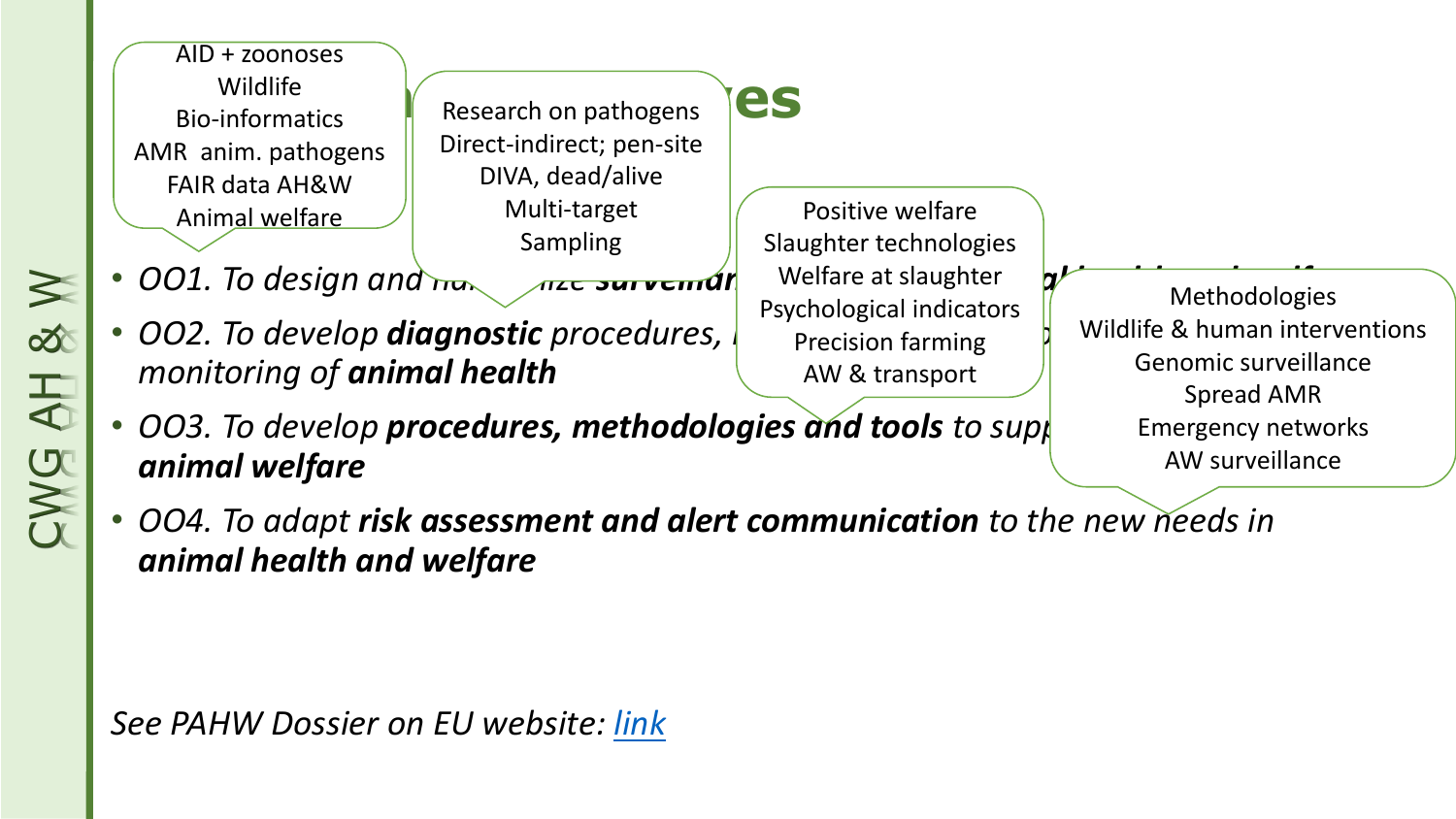Network of experts Biosecurity Prudent use AM Animal resilience Experimental farms

*diseases on farm*

## **nal objectives**

• *OO5. To develop guideline preventive to fight agail* Network of experts AW and farm sustainability Welfare indicators Feeding & breeding Experimental farms

Basic research (TRL1-2) Develop tools on farm, models, bio-informatics Develop & improved I&T Uptake by industry

- **006. To develop guidelines and prototype solutions that adva** *farm, during transport and at the end of life*
- *OO7. To develop new interventions and treatments, or improve existing ones, against specific priority infectious disease of animals*
- *OO8. To develop new vaccines or improve existing vaccines, incl. adjuvants and immune-modulators*

*See PAHW Dossier on EU website: [link](https://ec.europa.eu/info/research-and-innovation/funding/funding-opportunities/funding-programmes-and-open-calls/horizon-europe/european-partnerships-horizon-europe/candidates-food-security_en)*

Study immune system Develop tools Develop & improve vaccines and immuno-modulators Uptake by industry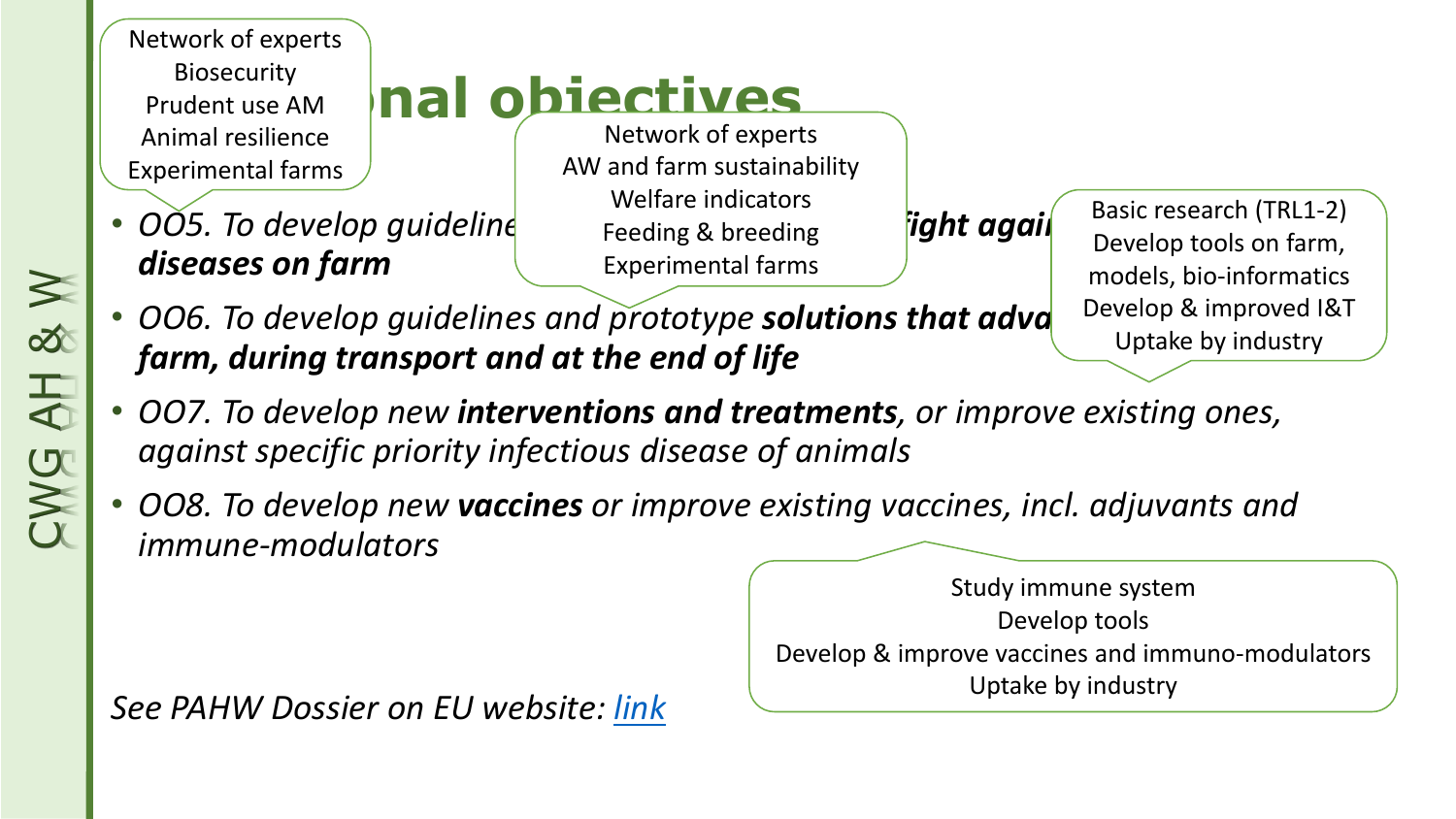Monitor PAHW projects Manage IP Support regulatory process Procedures to support clinical studies

### **Pectives**

- *OO9. To increase access to veterinary vaccines, interventions and treatments and uptake of said vaccines interventions and treatments in the field*
- *OO10. To study socio-economic aspects and impact of infectious animal diseases (incl. AMR) and of insufficient animal welfare, and the needs and barriers to mitigate the risks*

Burden of disease Social science studies AH and AW Study incentives and barriers among farmers Study the integration AH, AW and production

*See PAHW Dossier on EU website: [link](https://ec.europa.eu/info/research-and-innovation/funding/funding-opportunities/funding-programmes-and-open-calls/horizon-europe/european-partnerships-horizon-europe/candidates-food-security_en)*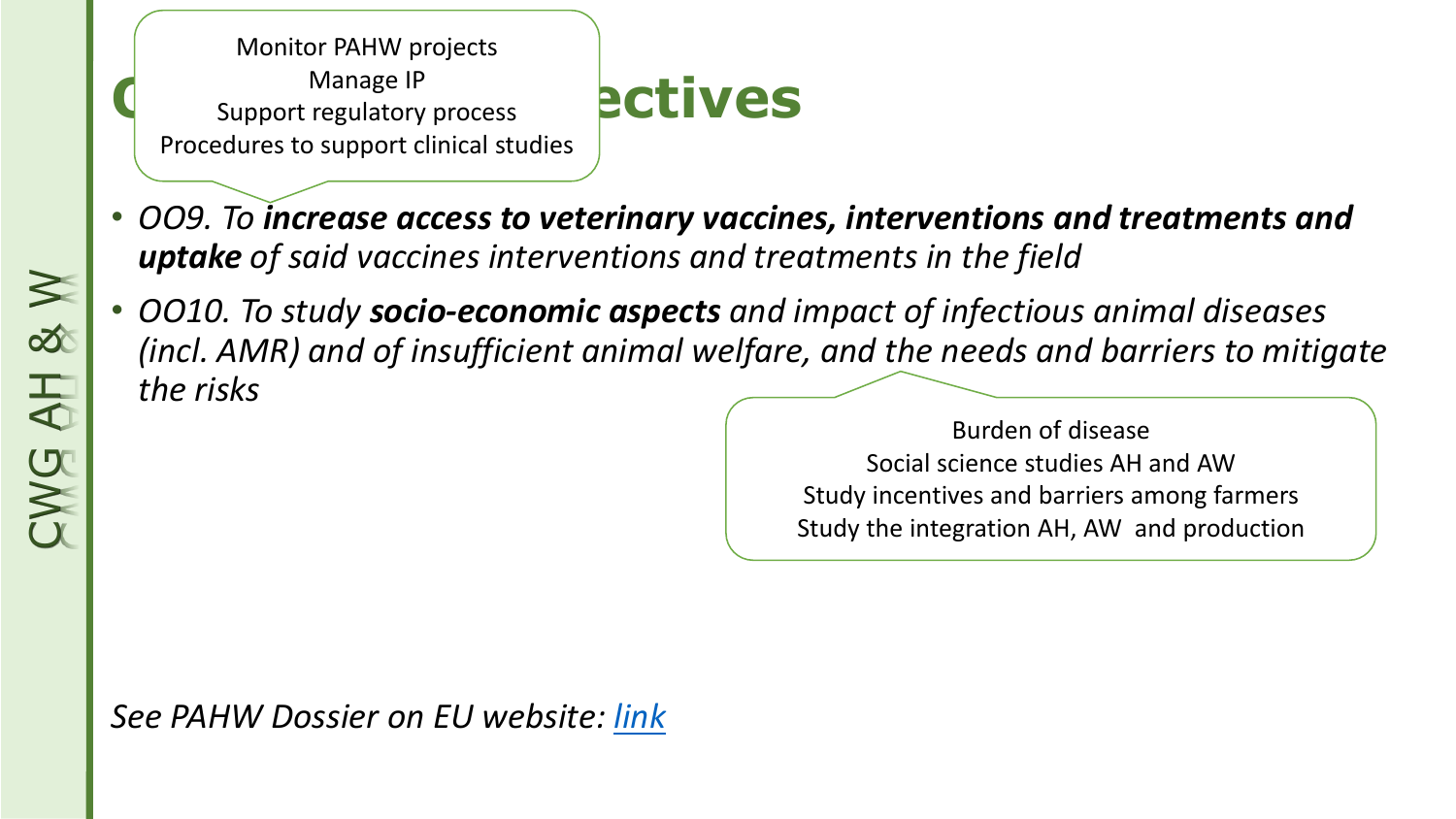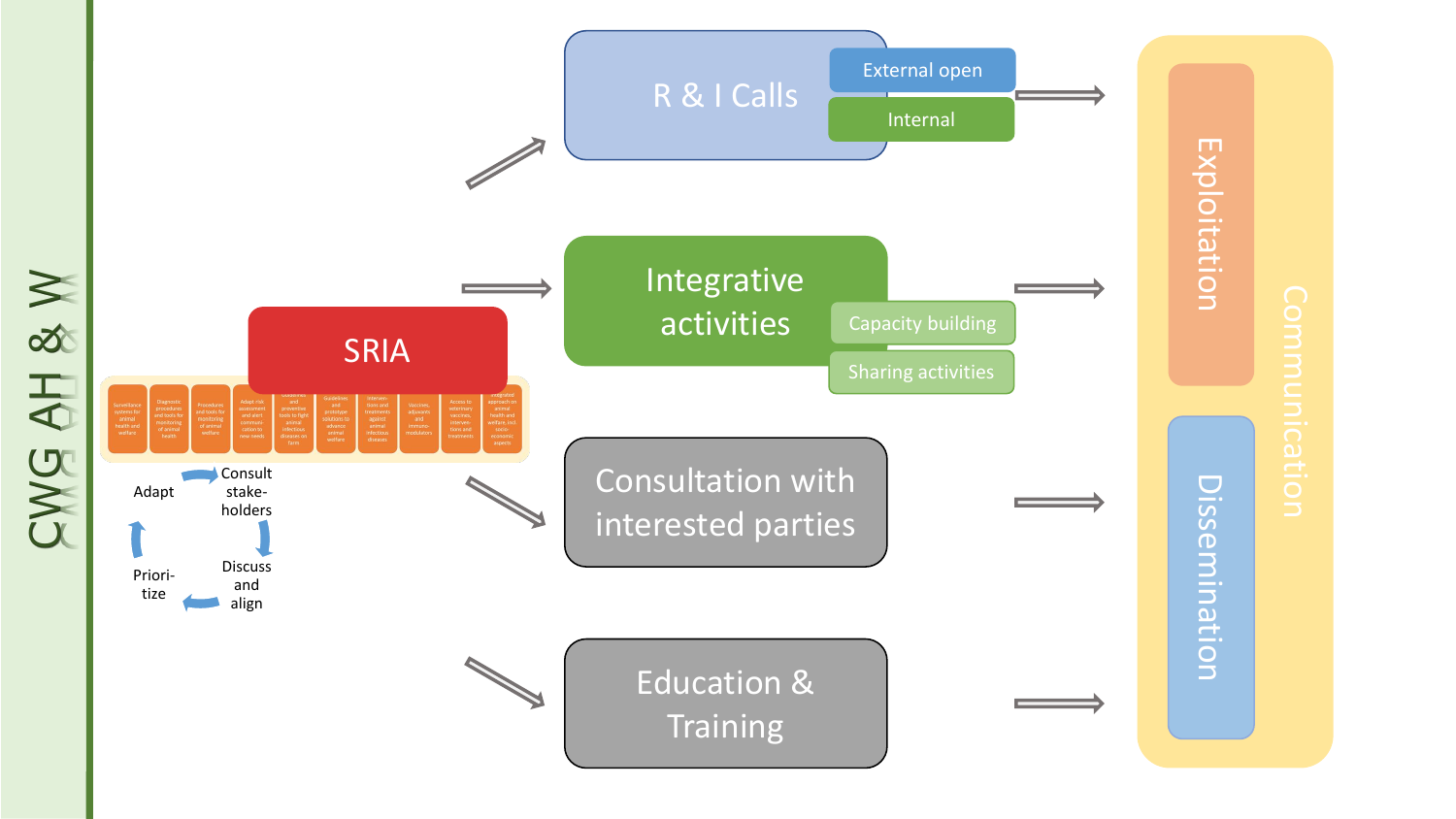# **Proposed scenario**



**Funding** Organizations, FO

- Private
- Research activities performed both through (mainly) external, open calls, plus activities performed internally
- **Open R&I calls**
	- Aiming at **generating knowledge**, at **including private partners** in the research, e.g. **to bring in new technologies** for diagnostics or vaccine development etc., to facilitate uptake by industry
	- Or in case **additional expertise** is needed but not available in the partnership consortium
	- Organized by Funding Organizations (**in cash funding**; EC co-funding possible)
	- All infectious diseases, both basic and applied research

### • **Internal R&I calls**

- **Reinforce cooperation** among research centres, reference laboratories/centres, with **specific mandates** (e.g. regulated diseases and AMR; reference activities), or special experimental facilities; mainly **integrative research** (capacity building, data sharing and risk assessment); **policy driven research** (incl. animal welfare)
- All are EC co-funded and partners contribute through **in kind funding**
- See also other activities!
- The more internal calls, the greater the chance of higher EC co-funding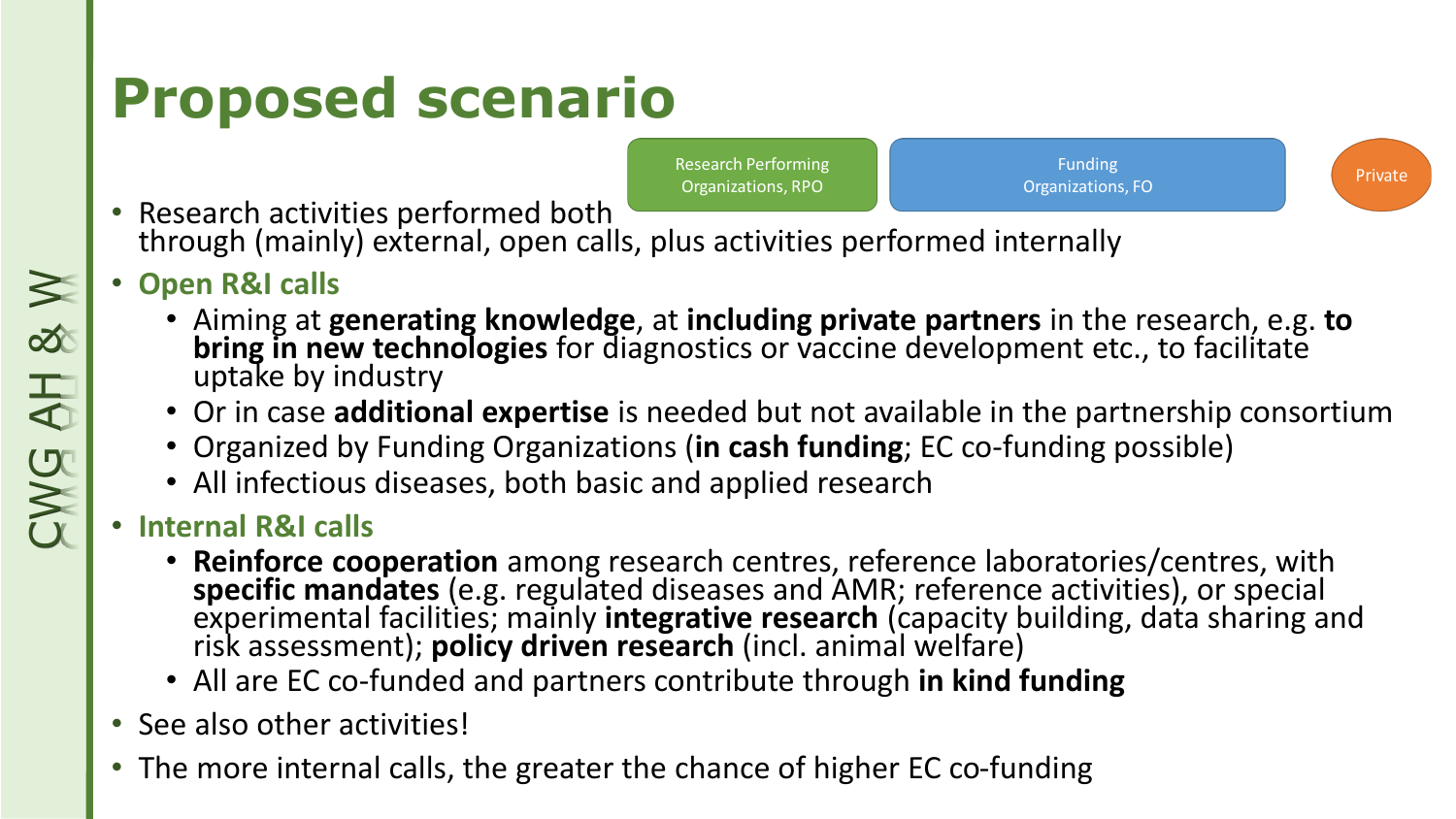### **Other activities (other than research calls)**

- **Integrative activities focussing on the laboratories, risk assessment and risk management**
	- Shared infrastructure, shared repositories, databases
	- Capacity building: harmonization and standardization, proficiency testing, etc.
- **Other joint activities** to strengthen the consortium
	- Consultation meetings with stakeholders and interested parties
	- Education and training activities
- **Communication, dissemination and exploitation** towards a broader audience, i.e. scientists, professionals, policy makers, other stakeholders, incl. consumers and citizens; to support uptake of outcome and to gain impact
- These activities will have to be decided by the consortium, since some of them could also be organized in calls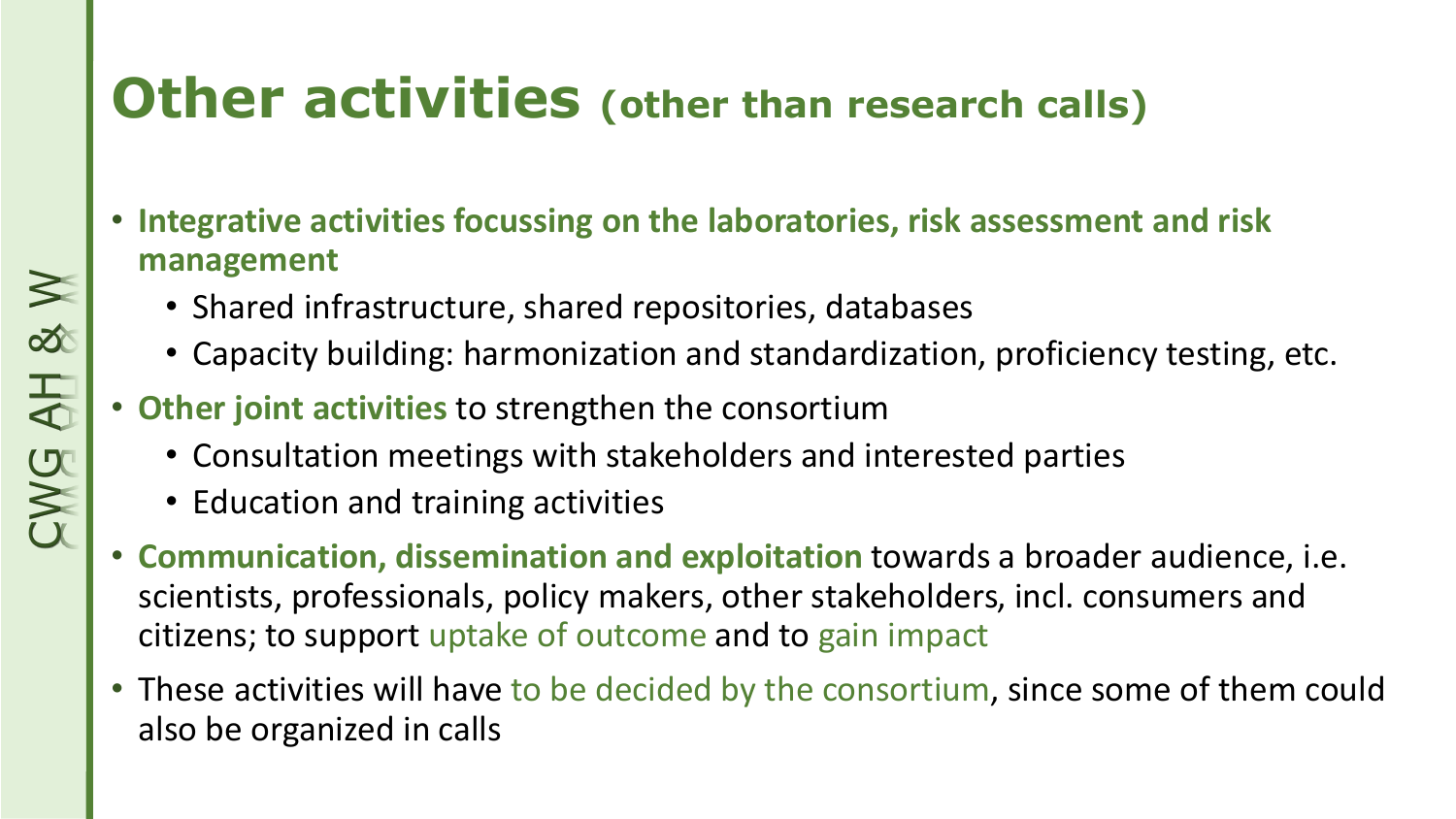# CWG AH & W

### The EUP AH&W organization

*Under construction!*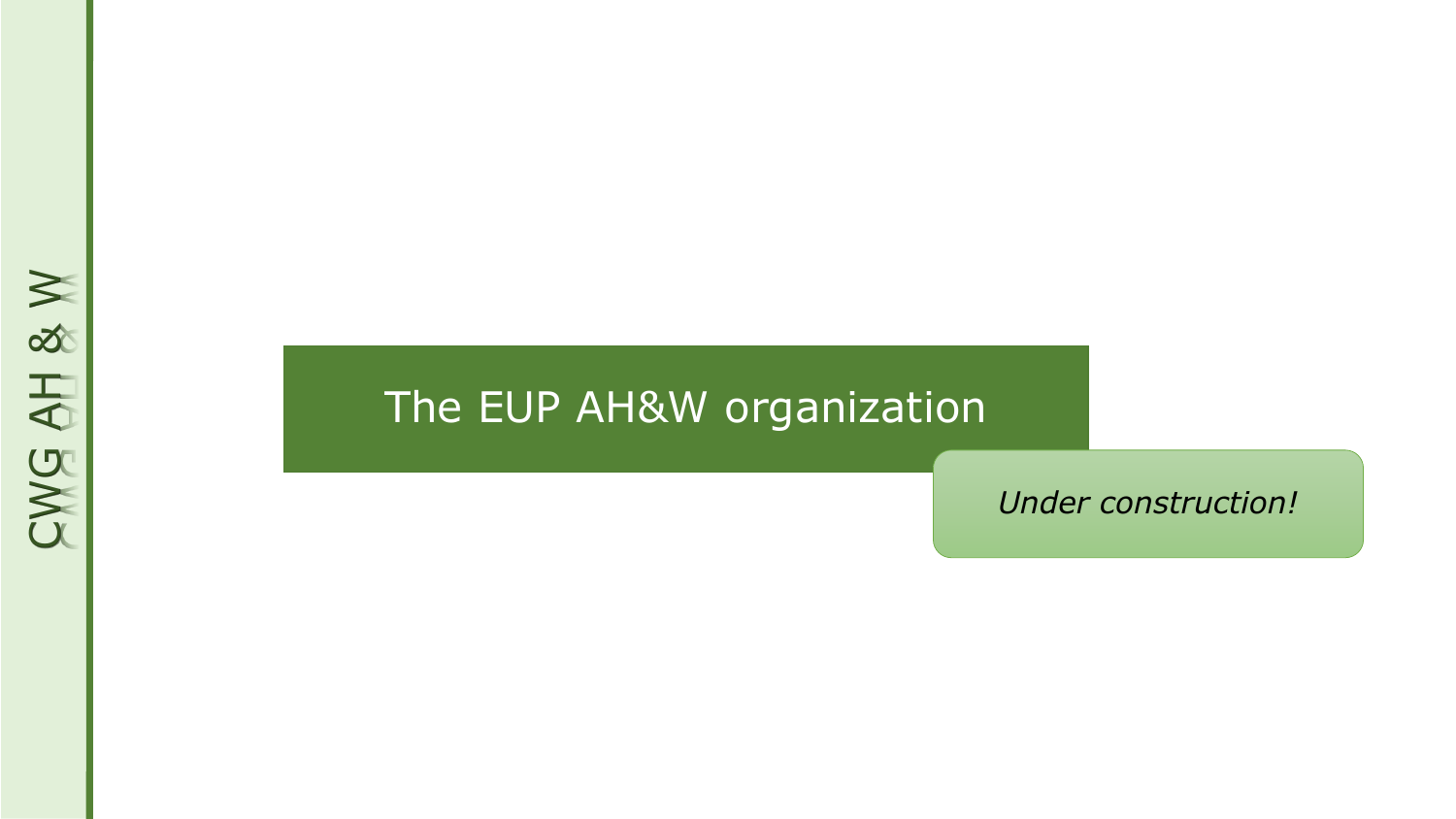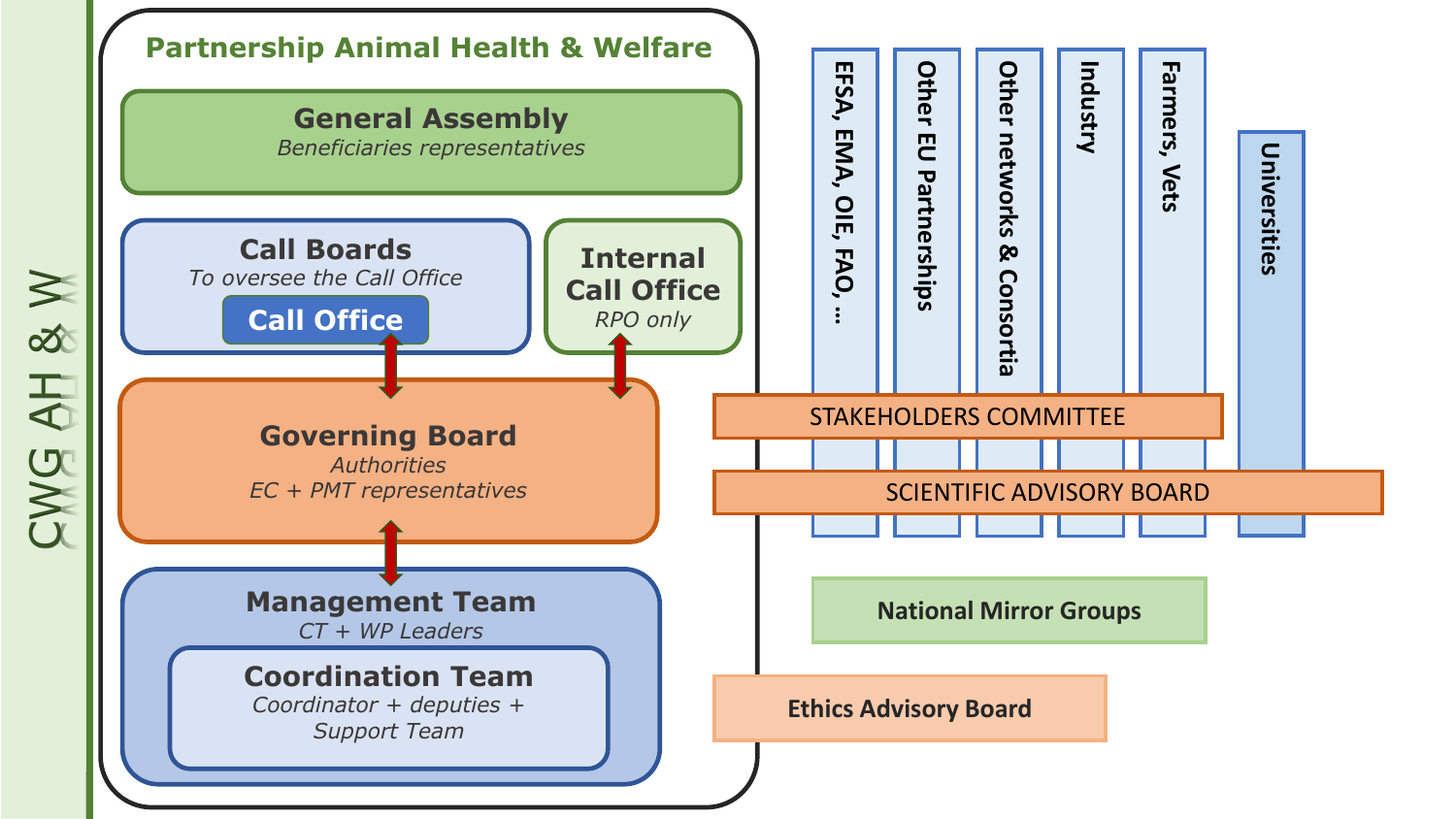# **Partnership Mgt & Coordination**

### • **Coordination Team**

- Consist of the Coordinator and Coordinator deputies, the PAHW project manager(s), communication officer, financial assistants.
	- Communication, dissemination & exploitation: *tbd*
- This is the central body and will carry out the day-to-day operational management by supporting PAHW partners.
- Is also responsible for the active monitoring of the PAHW progress (KPI), data management and report preparation.
- **Partnership Management Team**
	- Composed of the Coordination Team and all WP leaders.
	- Is the forum to discuss details of the EUP AH&W progress, notably annual work plans and related resource utilization and to prepare the GovB meetings.
	- Cannot be informed about call topics, or will be excluded from applying to that call.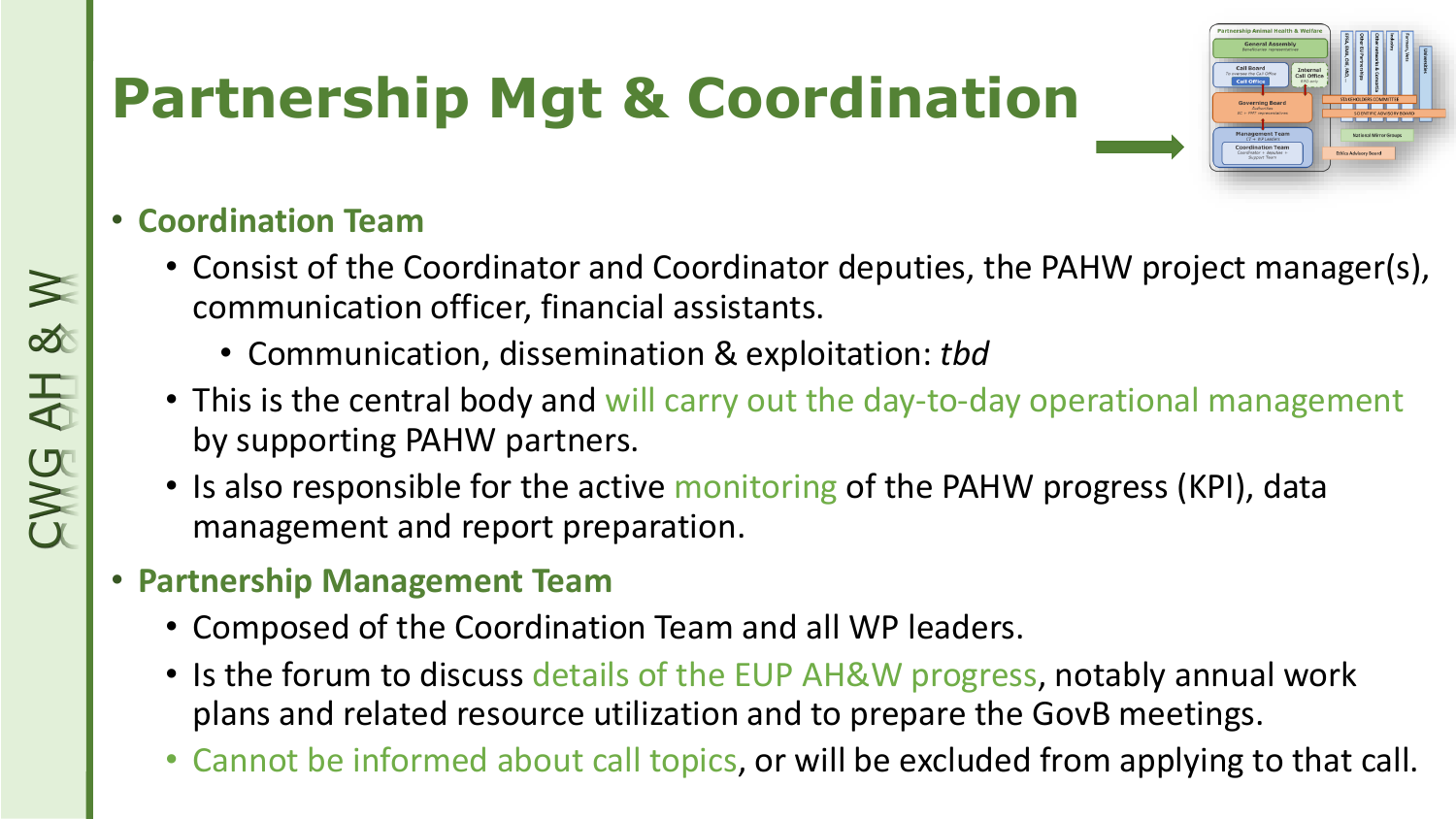# **Governing Board**



- The **GovB** will be the highest strategic and decision making body to approve modifications of the organization, the **SRIA**, defining the work programme incl. the open and internal calls and other activities, and to monitor the possible outcome and the expected impact.
	- Strategic role **to ensure consistency and completeness** in the implementation of PAHW SRIA, among internal calls, the external open calls and the other activities.
	- It agrees on **domains** for the respective calls (not call topics!).
	- Is **independent** from the Call Board, to avoid conflict of interest.
	- It will select the proposals to be funded, based on the available budget.
- Composed of **authorities that represent the participating AH&W FO and RPO**; consisting of a **max. of two representatives per PAHW participating country**, and probably with additional representatives from certain actors e.g. EC, advisory and stakeholders organizations.
- GovB will regularly consult the Stakeholders Committee and /or the Scientific Advisory Board, e.g. to update the SRIA, when defining the high-level domains of the R&I calls.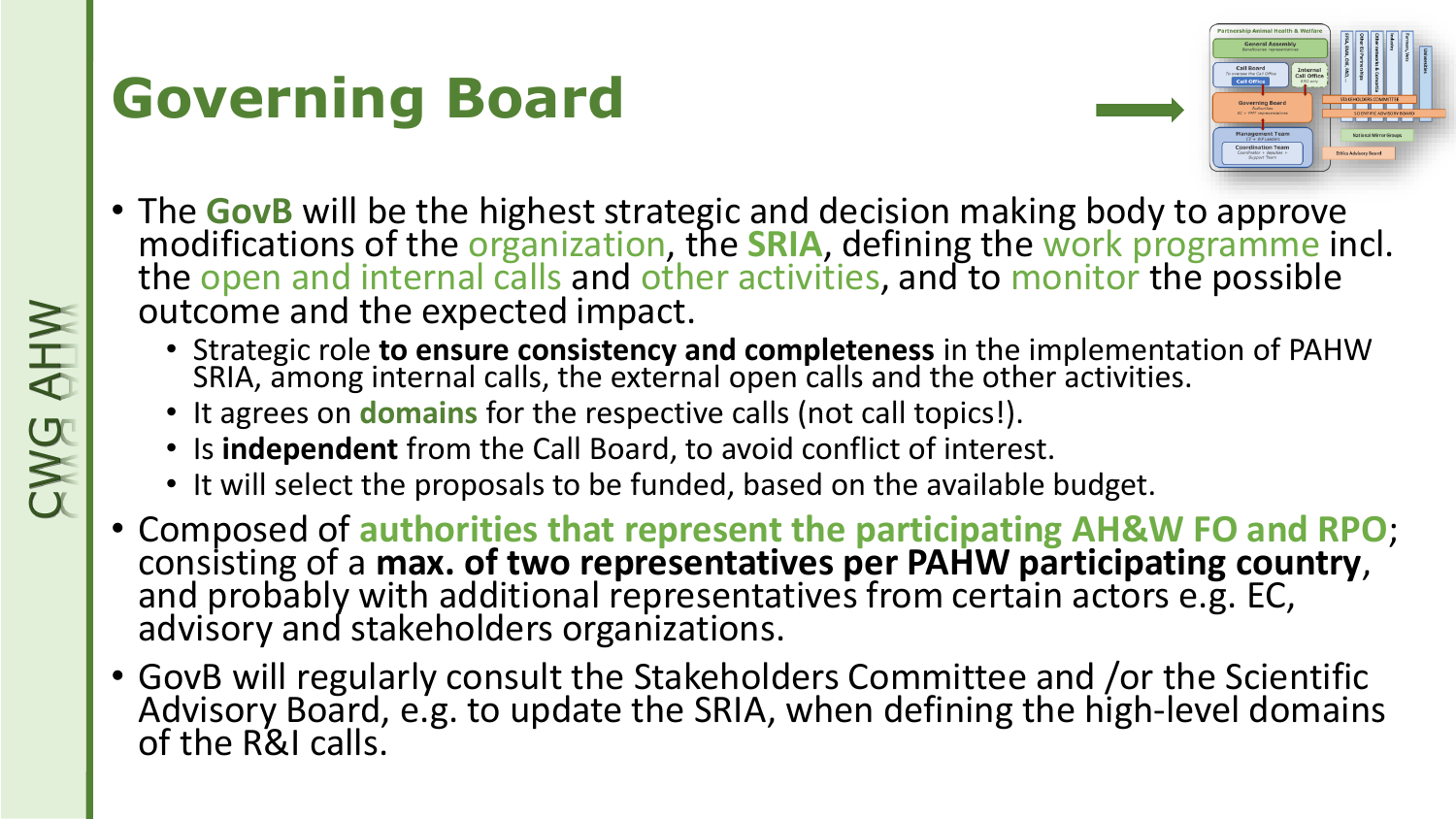# **The Call Boards**



- The **CB** will be composed of **FO, RPO and/or Authorities**; its composition is **variable** and depends on the partners participating in the organization of a particular call.
- The CB oversees the **independent organization** by the call office of both external open, and internal R&I calls, i.e. from drafting the call text and the call topics, collecting pre- and full proposals, organization of the external independent evaluation and listing of project proposals for funding.
	- **For external open calls**, **FO** define the topics and oversee the call organization.
	- **For internal calls**, **RPO** define the topics; the Call Board is composed of some RPO (or a non-research unit), FO and authorities, and organize the call as for external calls.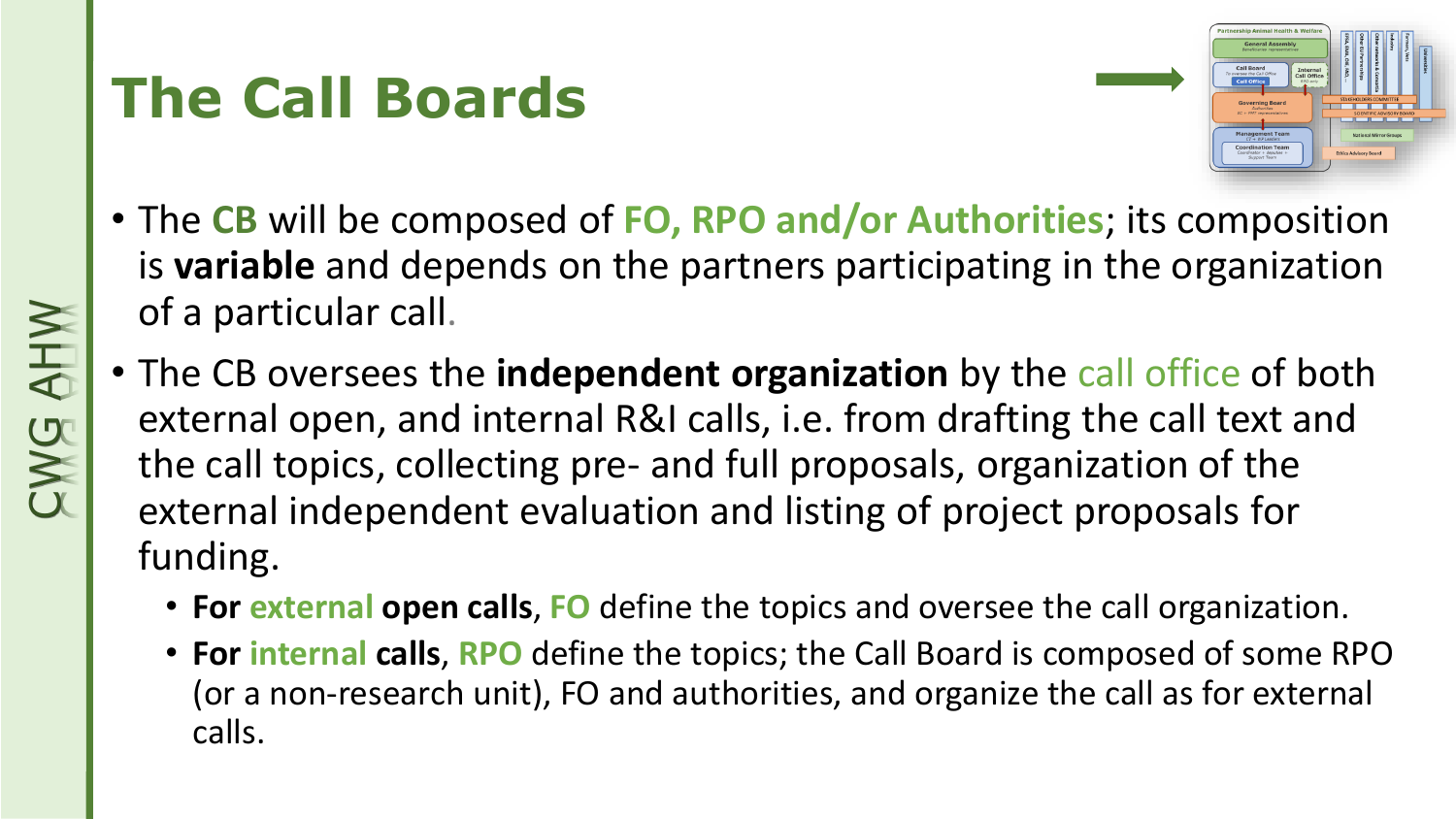# **General Assembly**



- The **GenA** will be composed of all partners/beneficiaries of PAHW, one representative per partner (+ deputy).
- Will be yearly informed about the progress of PAHW and is the ultimate decision making body dealing with the **Grant Agreement** (i.e. change of beneficiaries). For other decisions the Governing Board will decide.
- The GenA will strive to reach consensus and if consensus cannot be reached, the GenA will vote on different options. GenA Quorum and voting arrangements will be elaborated on in the Consortium Agreement.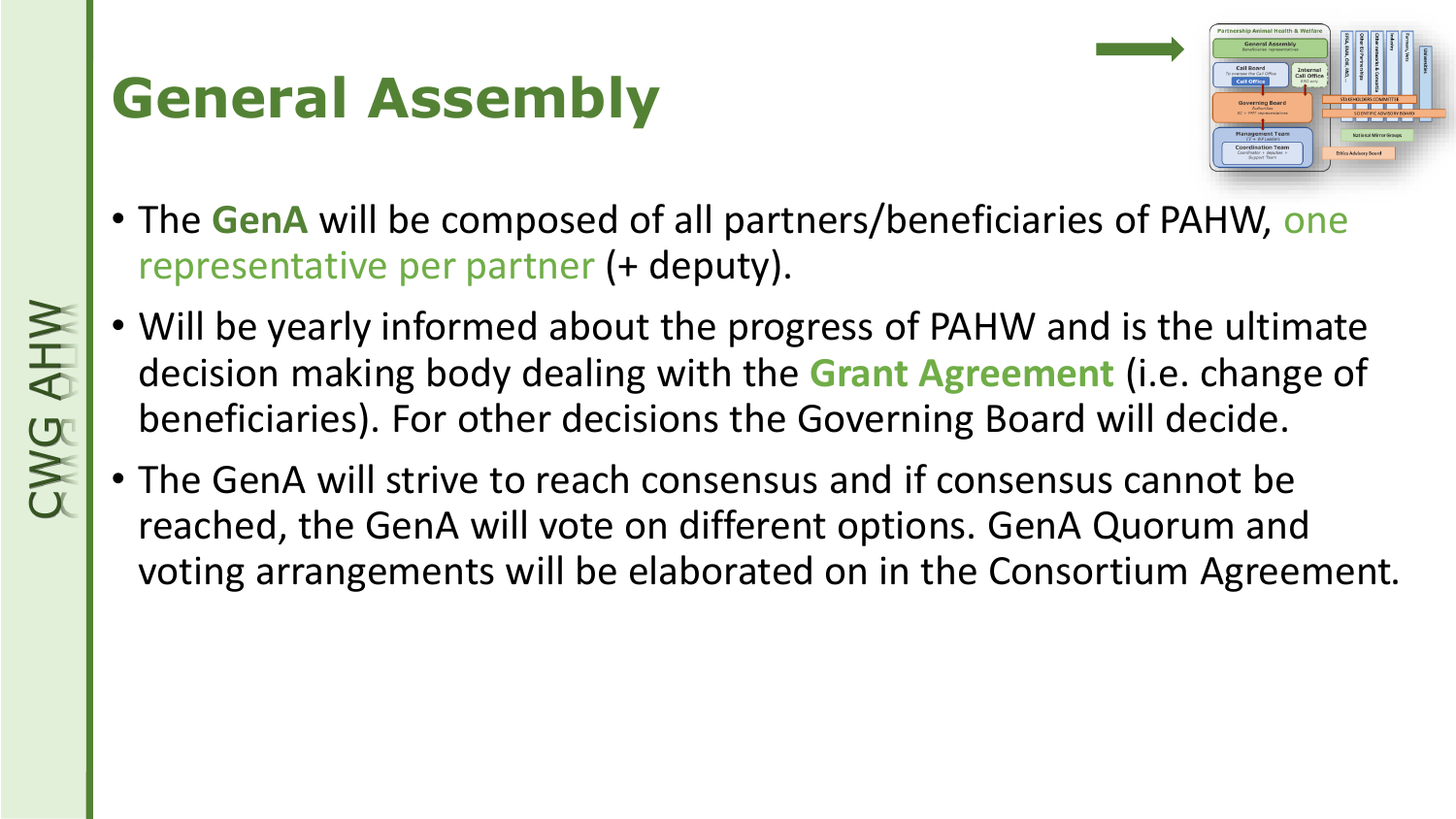### **Other Boards**



- **European Commission and its Steering Group** follow up PAHW according to the Horizon Europe criteria.
- **Ethics Advisory Board (EAB)**: With the aim to comply with the European ethical and legal frameworks, independent, external experts will be appointed in charge of advising on and monitoring ethical/ legal (incl. conflict of interest)/ regulatory issues of the Partnership, of the Data Management Plan, as well as of the projects funded within Partnership.
- **Scientific Advisory Board (SAB)**: The SAB is invited by the GovB or Call Board for giving input to the research strategy, for joint transnational calls or other activities. The SAB consists of international researchers from universities, international organizations, Ministries, RPO outside the PAHW or similar, with expertise in the fields of AH&W.
- The **Stakeholders Committee** is composed of representatives of all stakeholder organizations. They will regularly share their expertise, advice and recommendation for inclusion in the PAHW activities.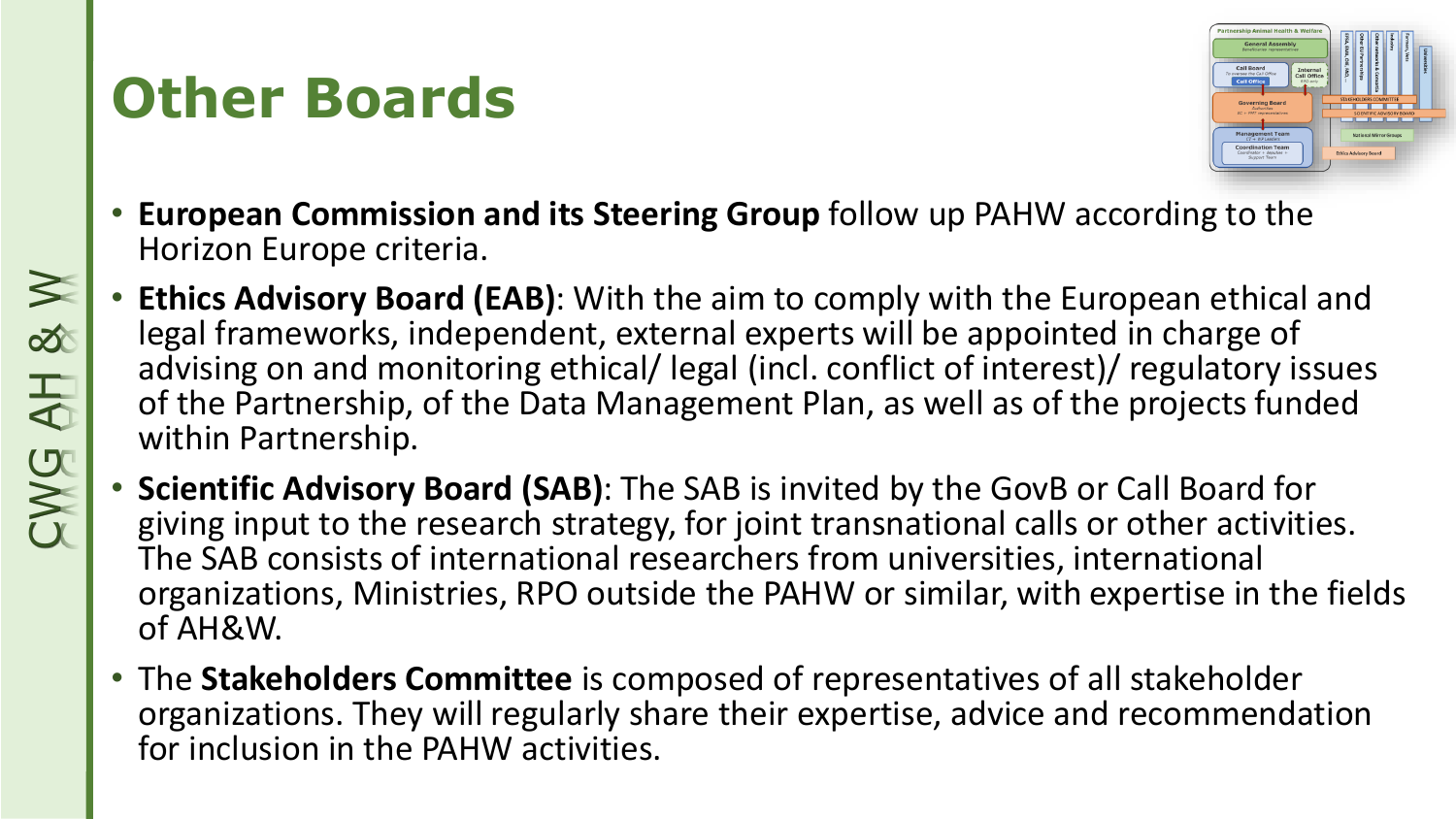## **Examples of Domain**

### • See Operational Objectives

- OO1 (Surveillance): Optimize surveillance systems for AH and zoonotic infections; set up a EU wildlife network, create network 'bio-informatics + epidemiology'; monitor pathogens of veterinary importance and their AMR profiles; build networks and develop FAIR data; create a EU platform on animal welfare.
	- Probably, **calls are not strictly needed**
	- Partners can set up the networks (wildlife, bio-informatics + epidemiology, on FAIR data, AW) and produce foresight studies, to identify specific needs.
	- Surveillance systems for AH and for AMR in animal pathogens can be done internally
- OO2 (Diagnostics): Gain knowledge on priority pathogens; develop direct and indirect tools, tools for rapid detection, pen-site test; tools to distinguish infected and vaccinated individuals, dead and infectious pathogens, inter-species circulation; quantitative and multi-target diagnostics; non or less invasive and more convenient sample collection methods; new methodologies.
	- Mainly **both external open and internal calls**: suggested domain = "Diagnostics of AID"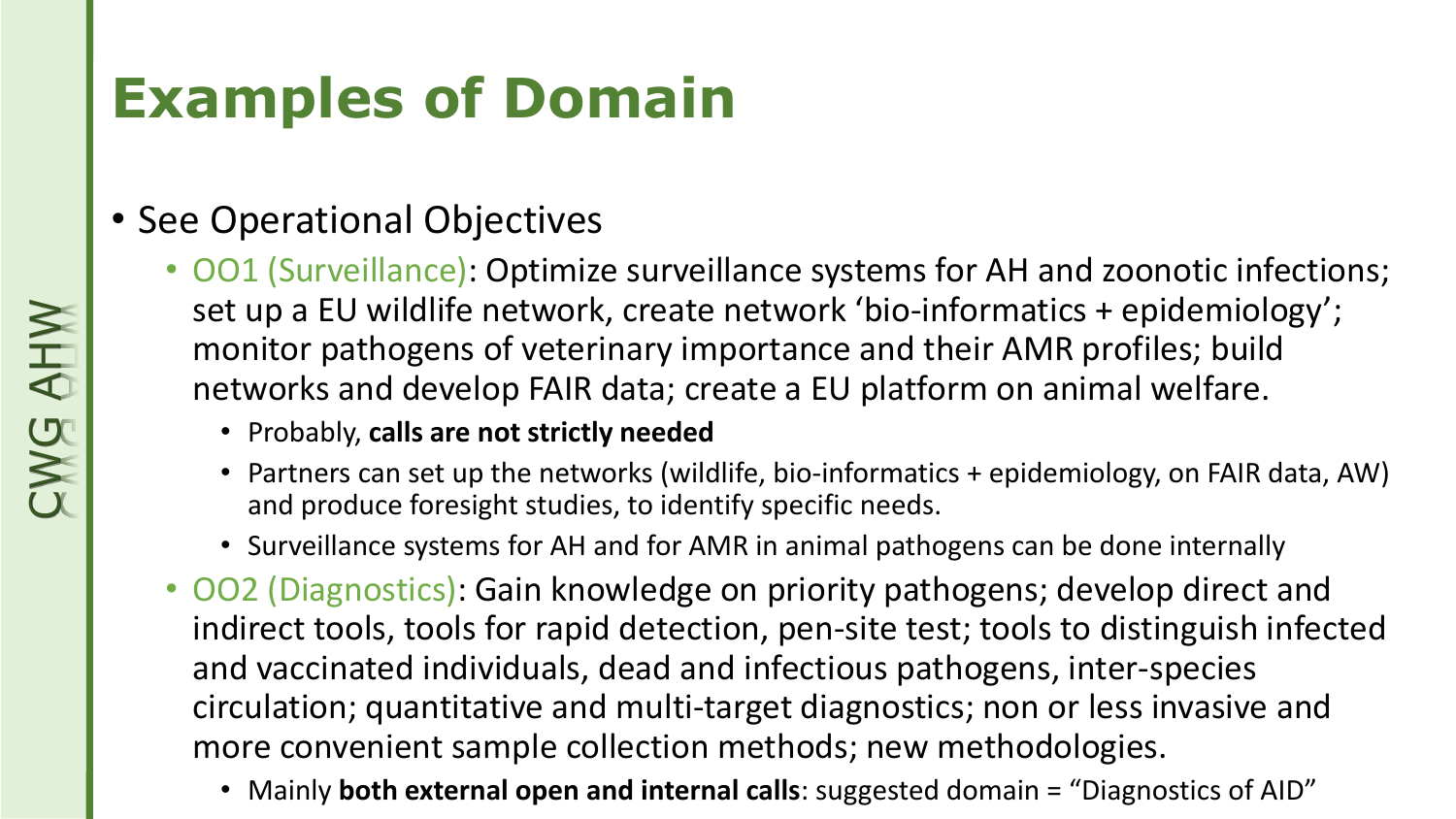### EUP AH&W Strategic Research & Innovation Agenda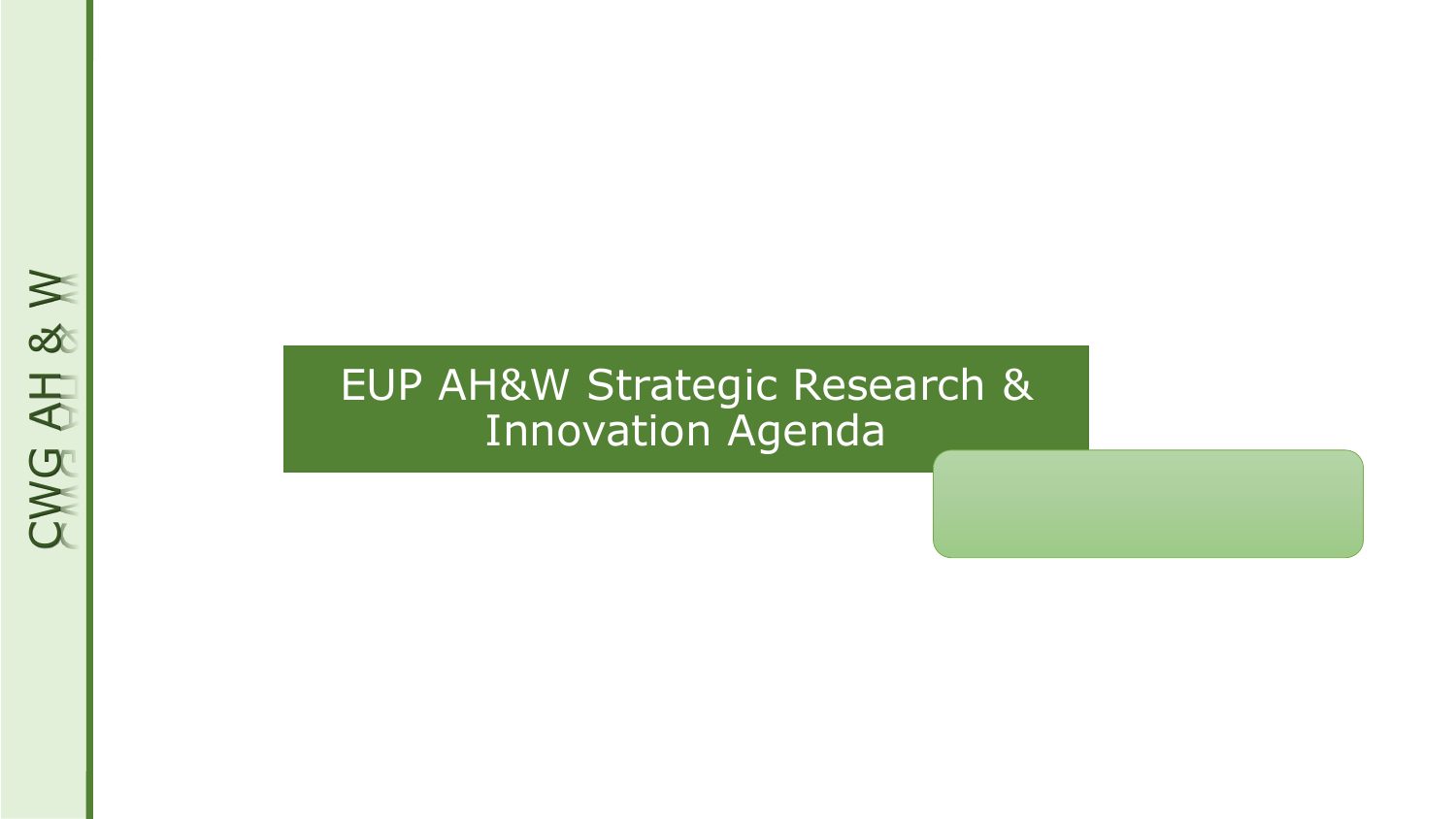# **Collaboration with ICRAD**

- ERA-NET [ICRAD](https://www.icrad.eu/): International Coordination of Research on Infectious Animal Diseases
- Plus extra input to cover Animal Welfare
- SRIA PAHW needs to comply with the EU criteria, i.e.
	- Well developed **intervention logic** + defined **timeframe** + **resources** + portfolio of activities
	- **Monitoring framework** for assessing the progress towards the objectives, incl. **KPI**
	- Identification of **other European Partnerships** with which to establish a formal and regular collaboration, as well as synergies with other EU, national or regional **initiatives**
	- **Plans for updating the SRIA**, including future possible involvement and consultations of stakeholders
- SRIA will be built based on the WG reports + ICRAD survey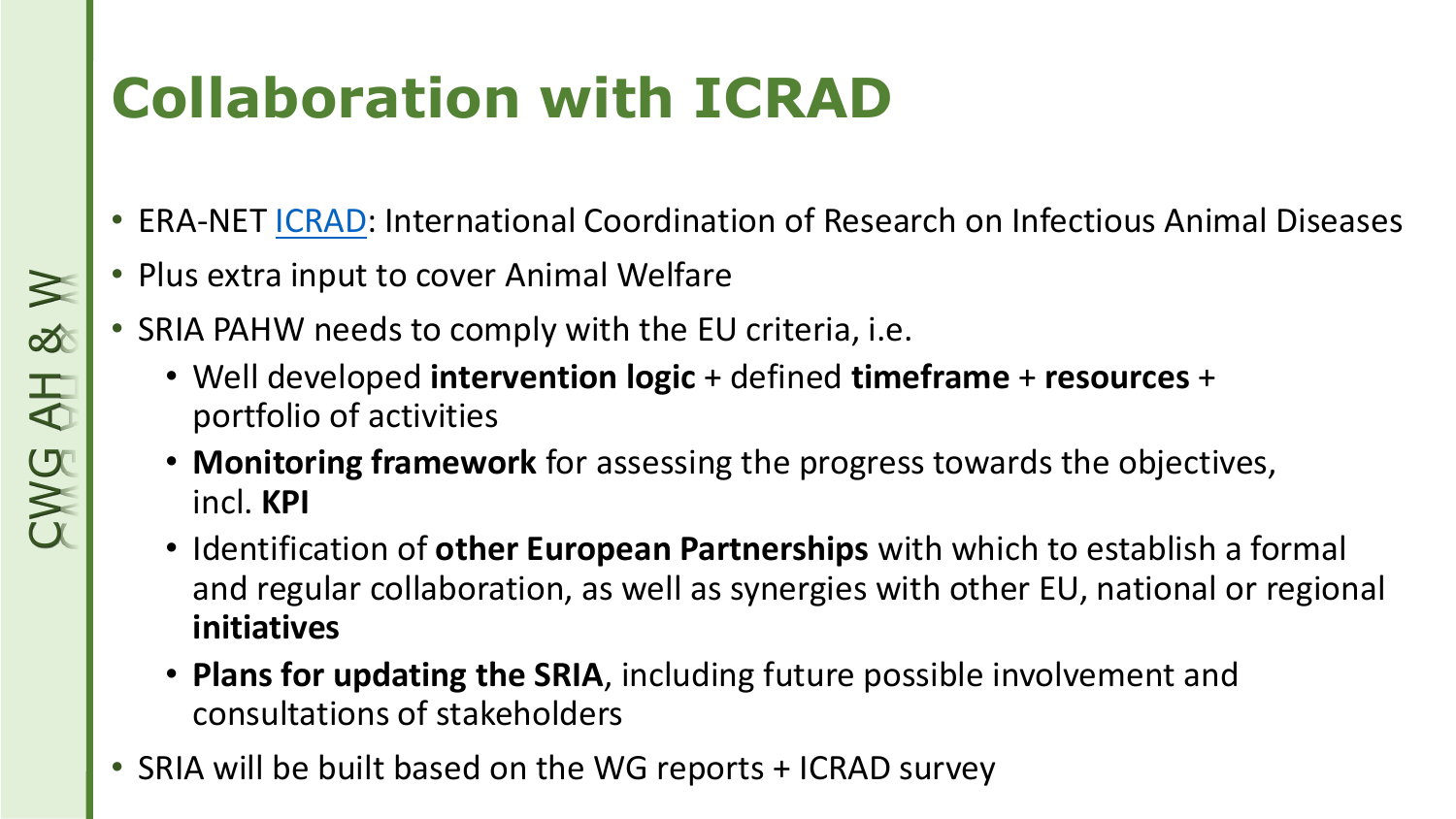# **Collaboration with ICRAD**

- An online **survey** was prepared by ICRAD
	- Based on desk study that identified research priorities in existing European and global strategic documents.
	- Animal health and animal welfare sections.
	- Various domains: Surveillance and monitoring, Diagnostic procedures and methodologies, Risk management, Farm management, Vaccines, interventions and treatments, Socio-economic; in line with PAHW Dossier (intervention logic).
	- Includes the research topics from PAHW Dossier.
	- Launched in week 14 February, final deadline will be mid-March.
	- The objective is to identify **research priorities**, especially for the first 2 years
	- Analysis by ICRAD ongoing; Focus Groups and broad consultation until the end of 2022
	- To develop EUP AH&W SRIA aligned with RTD criteria.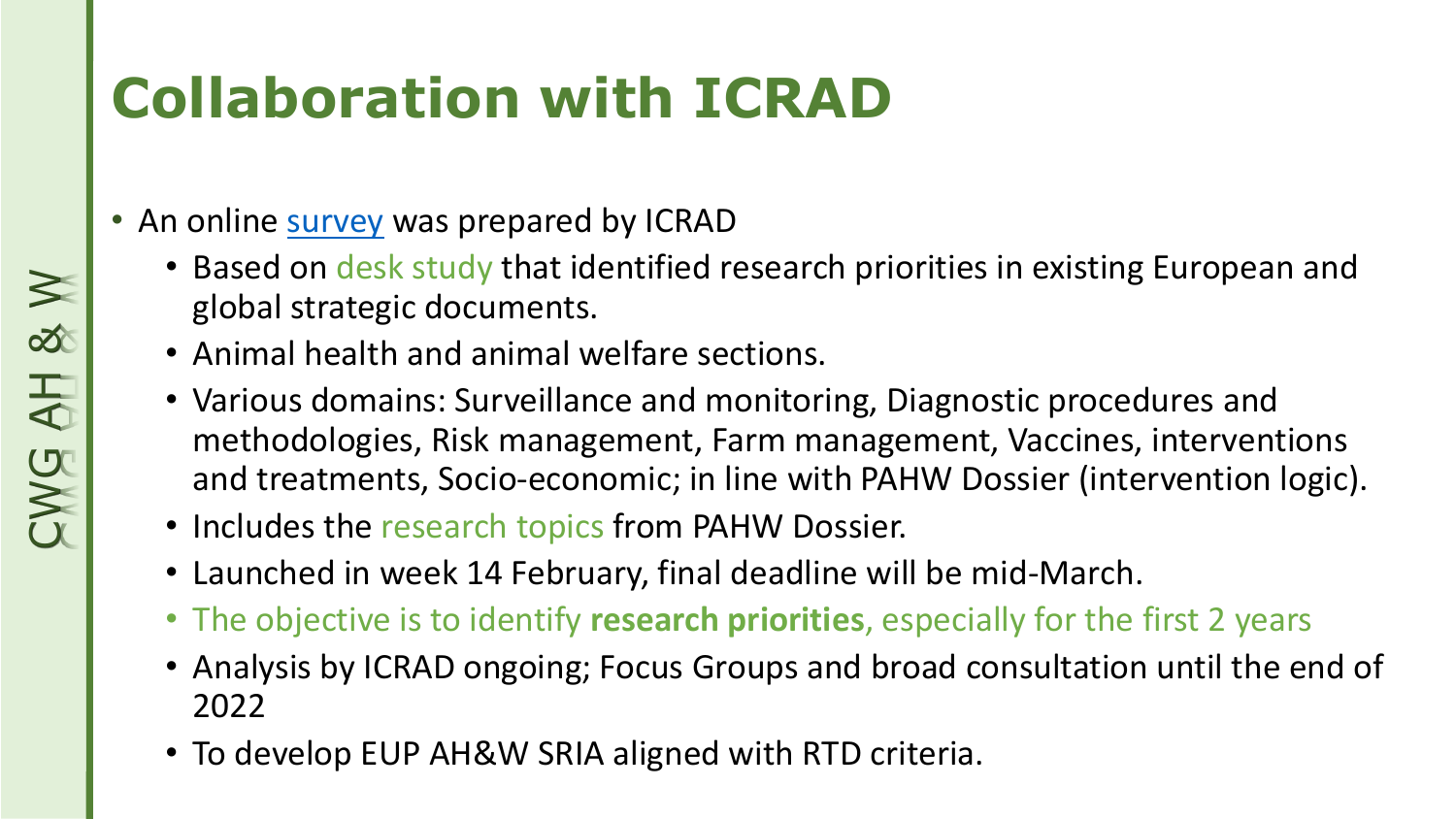